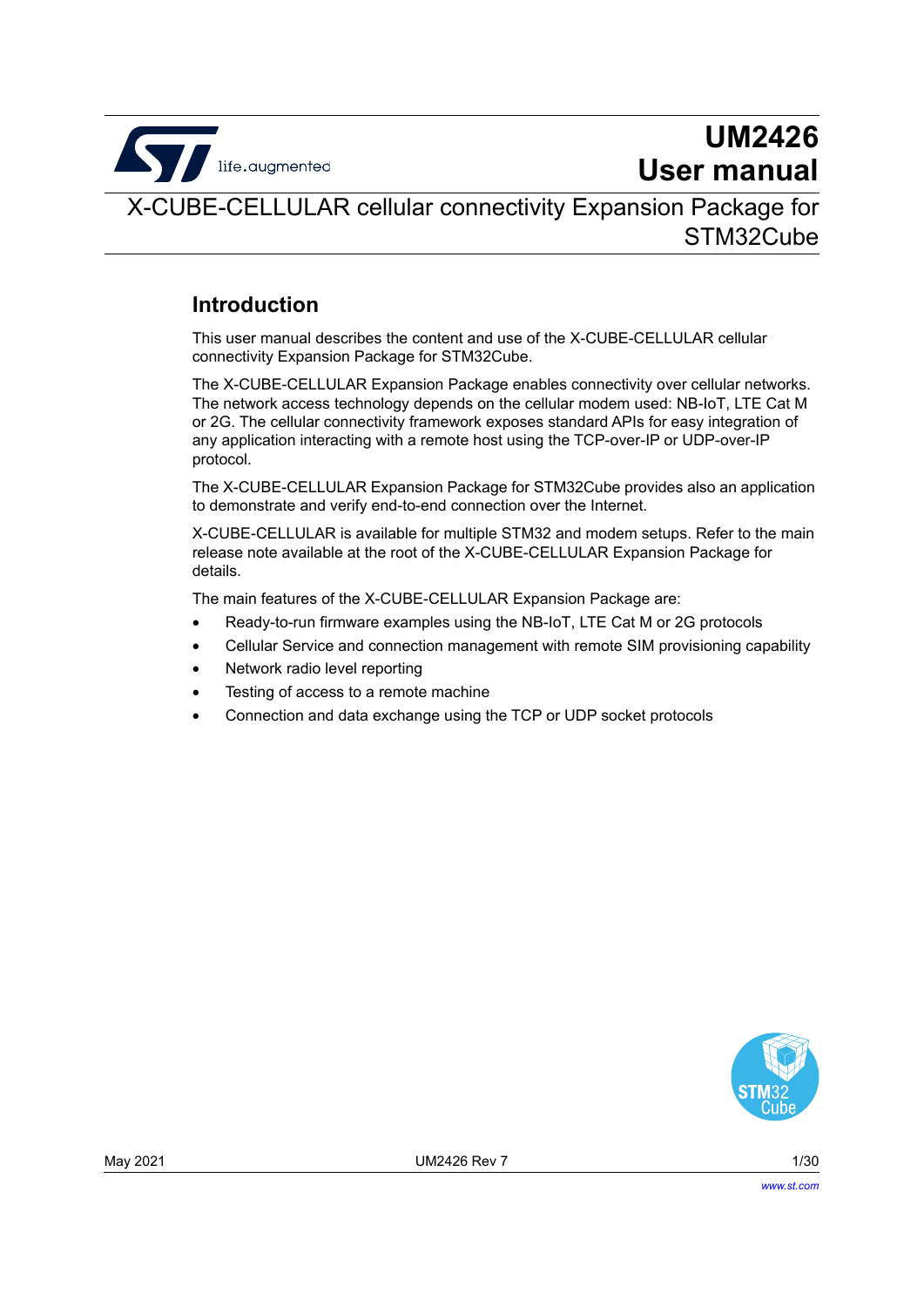# **Contents**

| 1           |     |                                                            |  |  |
|-------------|-----|------------------------------------------------------------|--|--|
|             | 1.1 |                                                            |  |  |
|             | 1.2 |                                                            |  |  |
| $\mathbf 2$ |     |                                                            |  |  |
| 3           |     |                                                            |  |  |
| 4           |     |                                                            |  |  |
|             | 4.1 |                                                            |  |  |
|             | 4.2 |                                                            |  |  |
|             | 4.3 |                                                            |  |  |
|             |     | 4.3.1                                                      |  |  |
|             |     | 4.3.2                                                      |  |  |
|             | 4.4 |                                                            |  |  |
|             | 4.5 |                                                            |  |  |
|             | 4.6 |                                                            |  |  |
| 5           |     |                                                            |  |  |
|             | 5.1 |                                                            |  |  |
|             | 5.2 |                                                            |  |  |
|             | 5.3 |                                                            |  |  |
| 6           |     | Hardware and software environment setup  20                |  |  |
| 7           |     |                                                            |  |  |
|             | 7.1 |                                                            |  |  |
|             | 7.2 |                                                            |  |  |
| 8           |     |                                                            |  |  |
|             | 8.1 |                                                            |  |  |
|             | 8.2 | Second customization level: advanced user customization 25 |  |  |
|             | 8.3 | Third customization level: developer customization 25      |  |  |

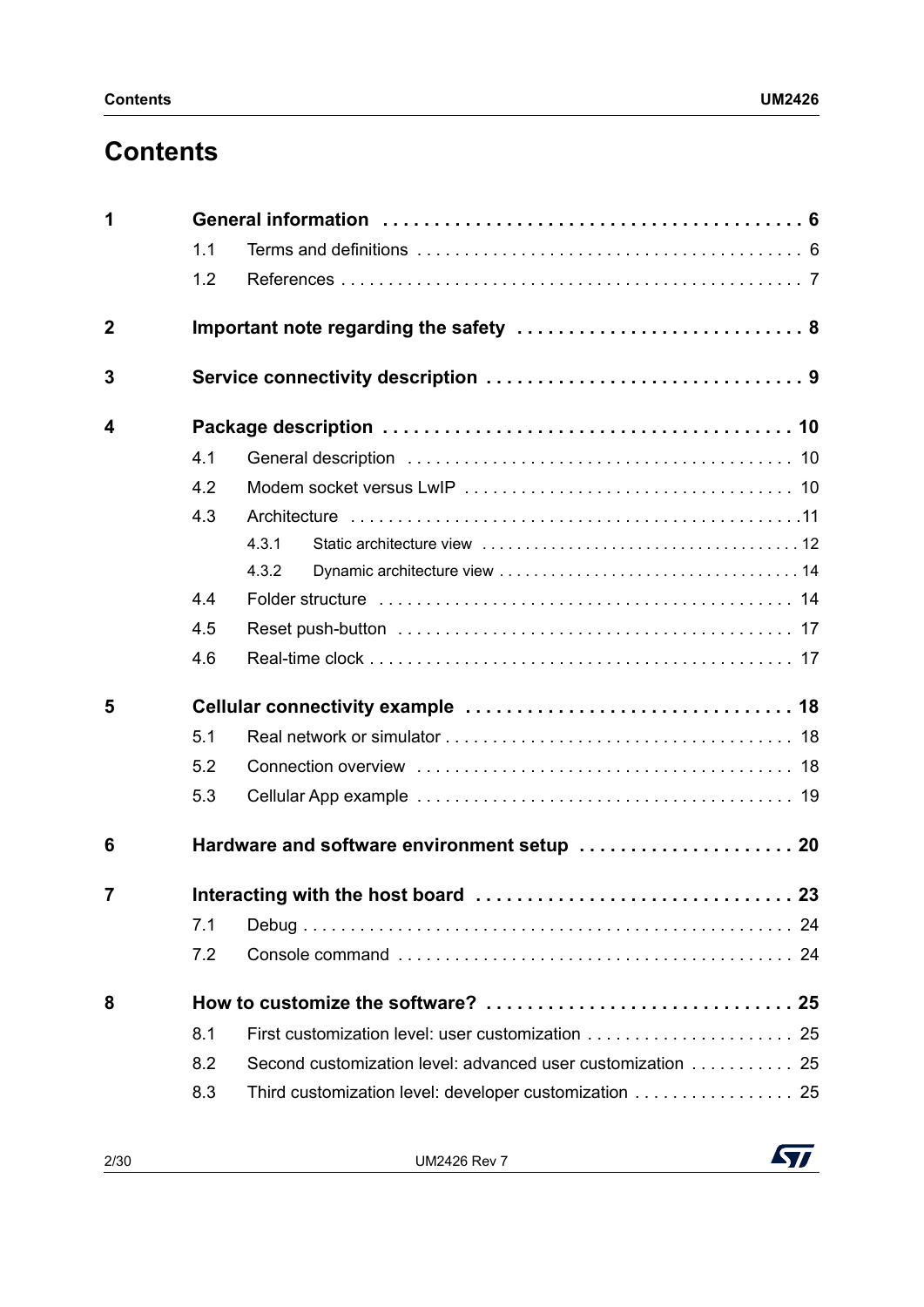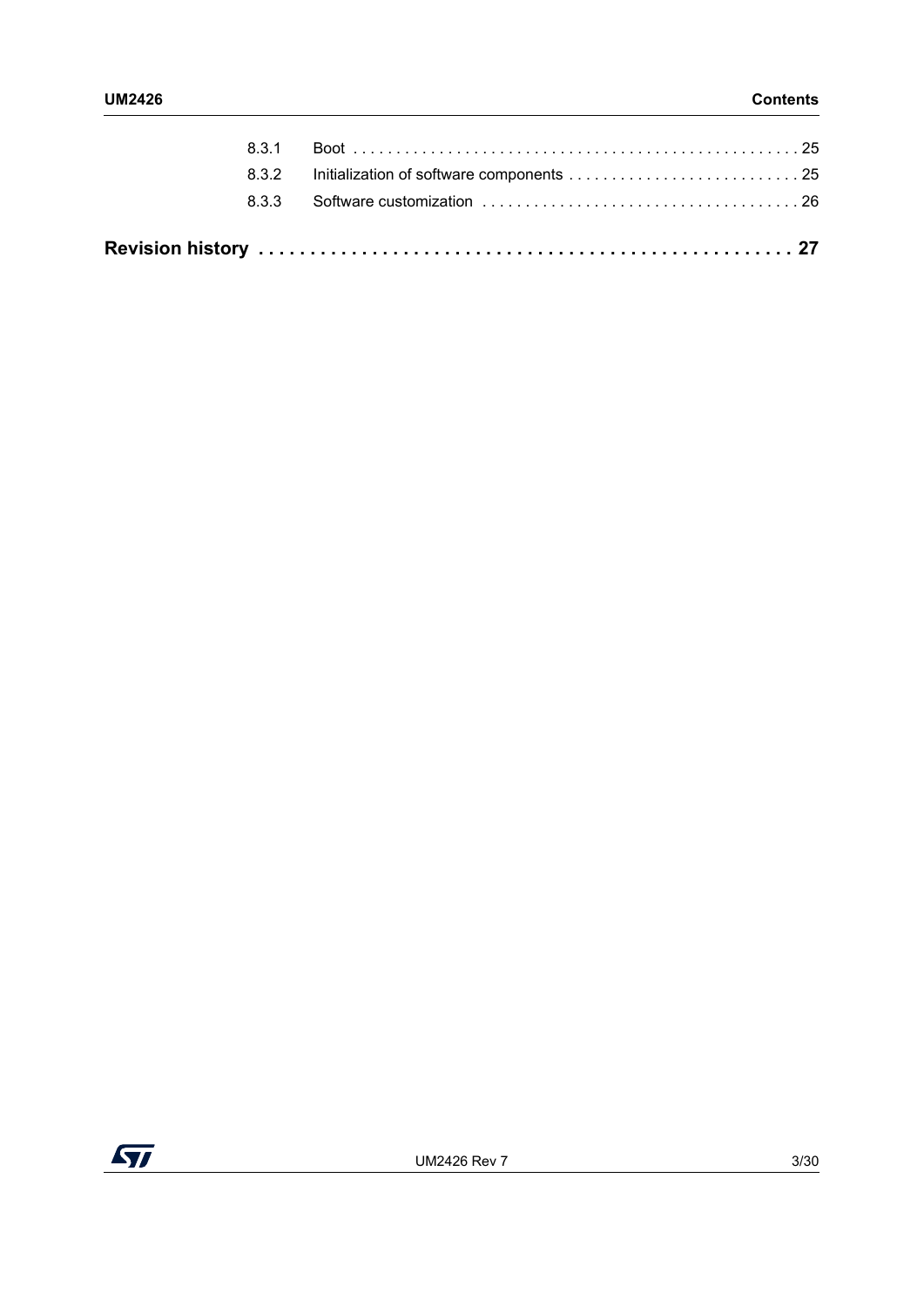# **List of tables**



 $\sqrt{1}$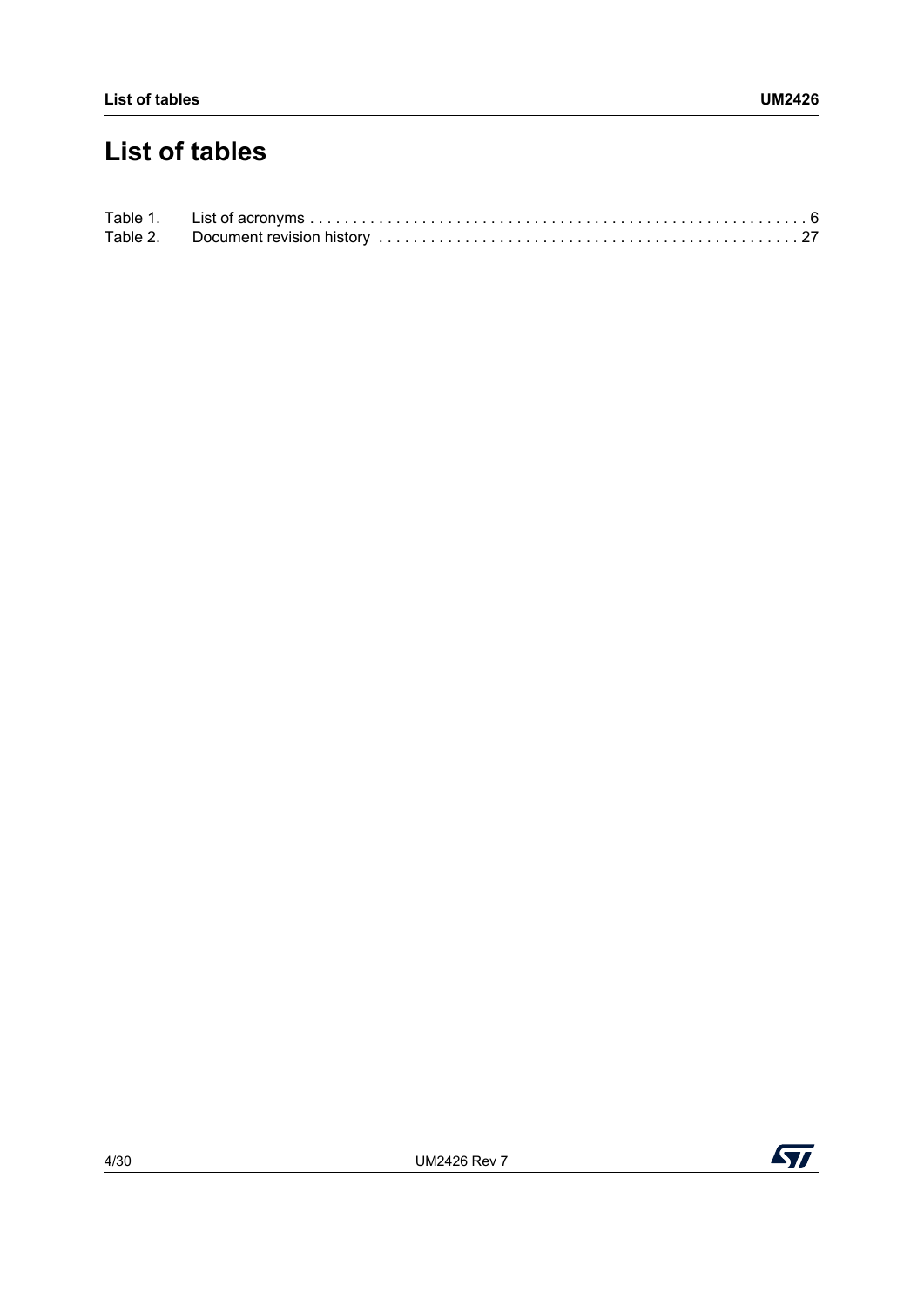# **List of figures**

| Figure 1.  |                                                                       |  |
|------------|-----------------------------------------------------------------------|--|
| Figure 2.  |                                                                       |  |
| Figure 3.  |                                                                       |  |
| Figure 4.  |                                                                       |  |
| Figure 5.  |                                                                       |  |
| Figure 6.  |                                                                       |  |
| Figure 7.  |                                                                       |  |
| Figure 8.  | Hardware view ("Discovery IoT node cellular with BG96" set example)22 |  |
| Figure 9.  |                                                                       |  |
| Figure 10. |                                                                       |  |

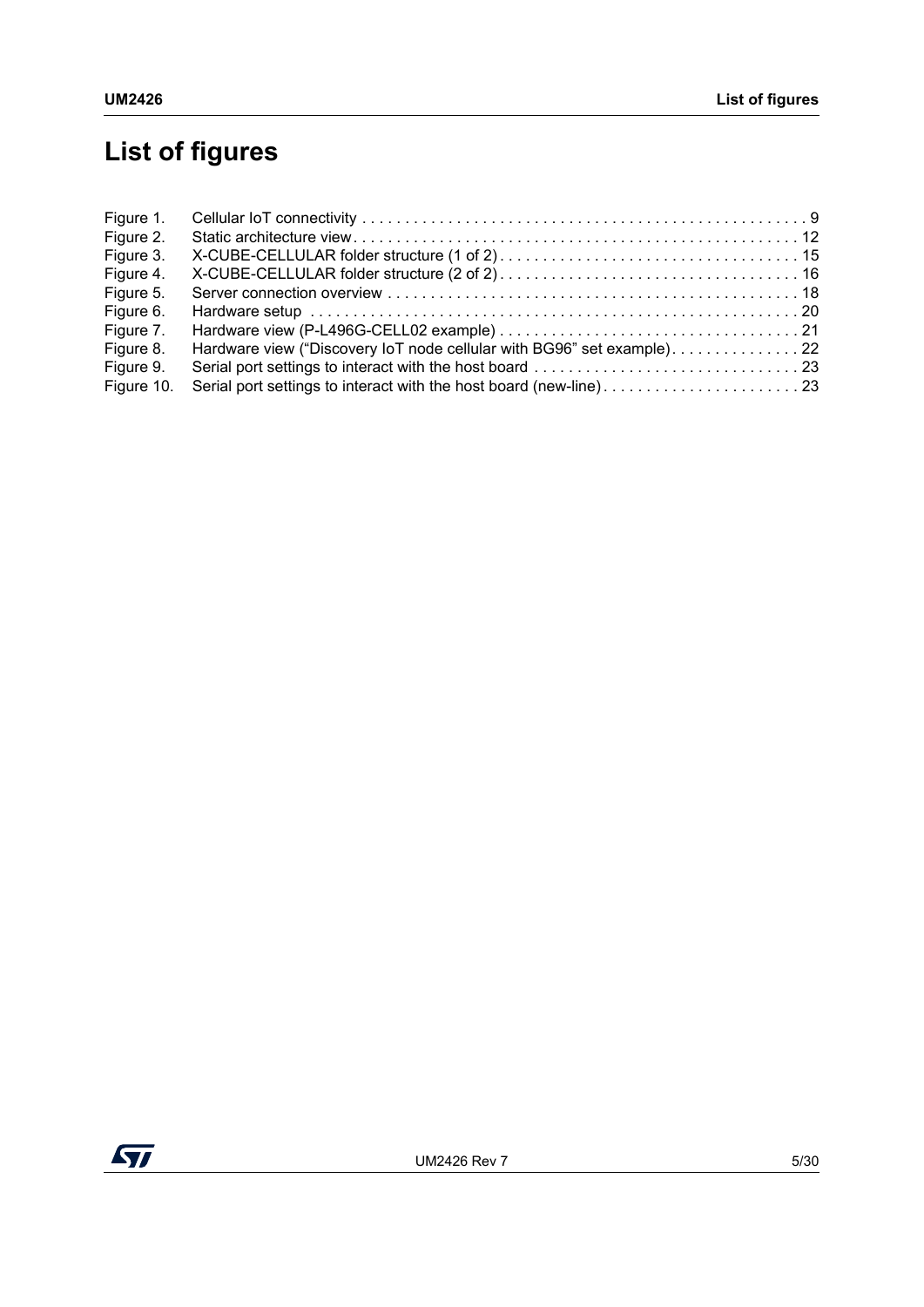# <span id="page-5-0"></span>**1 General information**

This user manual describes the X-CUBE-CELLULAR Expansion Package and its use. It explains neither the cellular networks nor the cellular protocol stacks, the descriptions of which being available on the Internet.

Information on STMicroelectronics cellular solutions is available from STMicroelectronics MCU wiki *[\[7\]](#page-6-1)*.

X-CUBE-CELLULAR is available for the hardware setups described in *[\[5\]](#page-6-2)*.

The X-CUBE-CELLULAR Expansion Package runs on STM32L4 32-bit microcontrollers based on the Arm<sup>®(a)</sup> Cortex<sup>®</sup>-M4 processor. It can be easily adapted to run on other STM32 microcontroller series



## <span id="page-5-1"></span>**1.1 Terms and definitions**

*[Table](#page-5-2) 1* presents the definition of acronyms that are relevant for a better understanding of this document.

<span id="page-5-2"></span>

| Term        | <b>Definition</b>                                           |
|-------------|-------------------------------------------------------------|
| API         | Application programming interface / Access point identifier |
| <b>APN</b>  | Access point name                                           |
| <b>BSD</b>  | Berkeley software distribution                              |
| <b>BSP</b>  | Board support package                                       |
| <b>CID</b>  | Context ID (context identifier of a cellular connection)    |
| СLI         | Command-line interface                                      |
| <b>COM</b>  | Cellular communication                                      |
| DC          | Data Cache                                                  |
| HAL         | Hardware abstraction layer                                  |
| <b>IDE</b>  | Integrated development environment                          |
| IF          | Interface                                                   |
| <b>IoT</b>  | Internet of things (refer to [4])                           |
| <b>IPC</b>  | Inter-processor channel                                     |
| <b>LED</b>  | Light-emitting diode                                        |
| <b>NAT</b>  | Network address translation                                 |
| <b>NFMC</b> | Network-friendly management configuration (refer to [4])    |
| <b>MNO</b>  | Mobile network operator                                     |

#### **Table 1. List of acronyms**

a. Arm is a registered trademark of Arm Limited (or its subsidiaries) in the US and/or elsewhere.



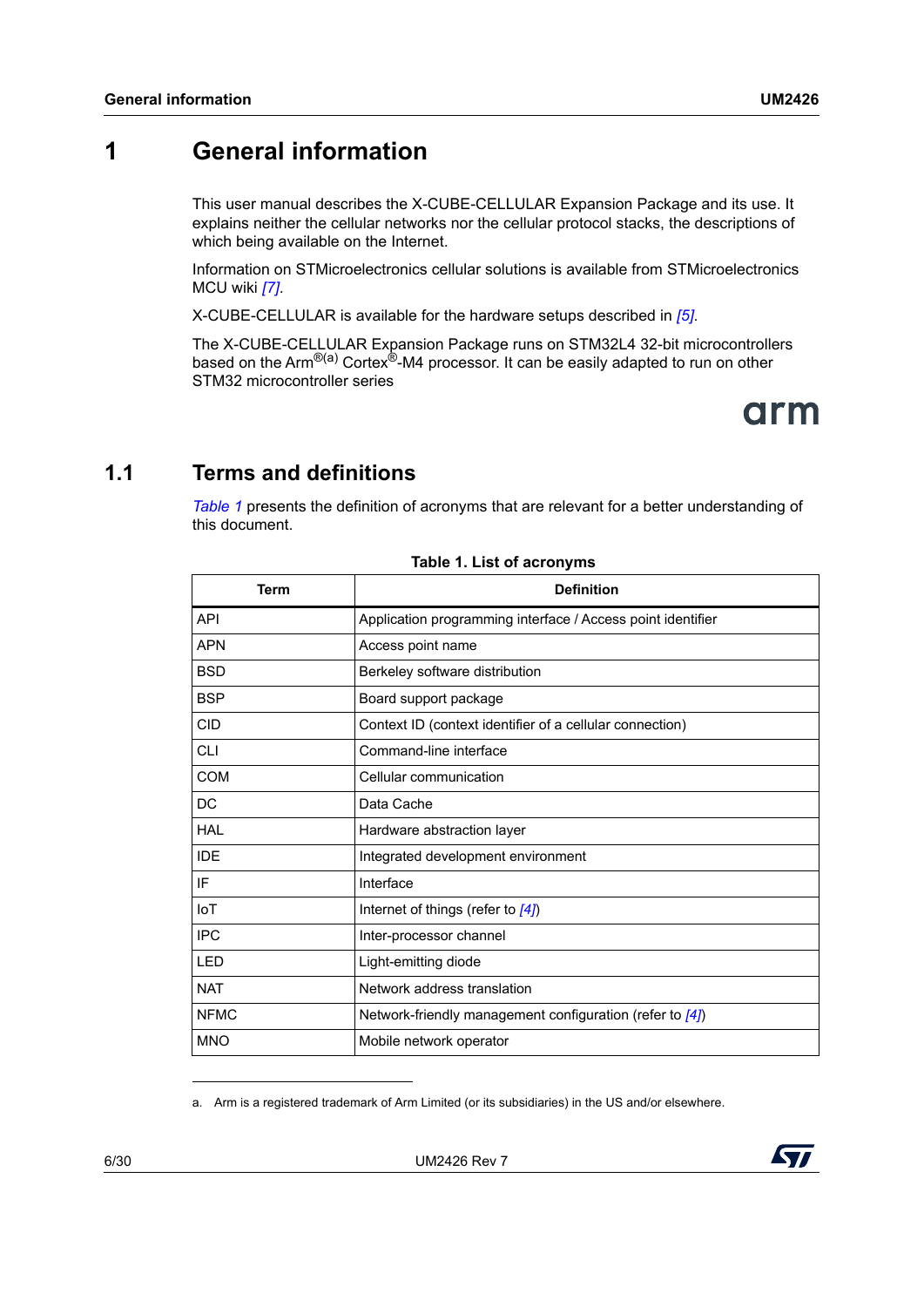| <b>Term</b>    | <b>Definition</b>                   |
|----------------|-------------------------------------|
| <b>MVNO</b>    | Mobile virtual network operator     |
| <b>PDN</b>     | Packet data network                 |
| <b>PDP</b>     | Packet data protocol                |
| <b>PPP</b>     | Point-to-point protocol             |
| <b>PPPoSIF</b> | PPP over serial IF                  |
| <b>PS</b>      | Packet switching                    |
| <b>RAM</b>     | Random-access memory                |
| <b>RSSI</b>    | Received-signal strength indication |
| <b>RTC</b>     | Real-time clock                     |
| <b>TCP</b>     | Transmission control protocol       |
| <b>UDP</b>     | User datagram protocol              |
| <b>URC</b>     | Unsolicited result code             |

**Table 1. List of acronyms (continued)**

## <span id="page-6-0"></span>**1.2 References**

- 1. *Development guidelines for STM32Cube Expansion Packages* user manual (UM2285)
- 2. *Development checklist for STM32Cube Expansion Packages* user manual (UM2312)
- 3. *Getting started with STM32CubeL4 for STM32L4 Series and STM32L4+ Series* user manual (UM1860)
- <span id="page-6-3"></span>4. *IoT Device Connection Efficiency Guidelines* (TSG.34/TS.34) from the GSM Association
- <span id="page-6-2"></span>5. *Release note* available at the root of the X-CUBE-CELLULAR Expansion Package. The main release note provides a link to the *Cellular* release note, which contains all information about the current delivery and a regularly updated FAQ
- 6. *X-CUBE-CELLULAR Application Programming Interface* available as file *EmbSw\_application\_programming\_interface\_Cellular\_Package.chm* in X-CUBE-CELLULAR Expansion Package
- <span id="page-6-1"></span>7. *Cellular LTE CatM / NBIoT overview* wiki This page contains application examples, document references, and links to regularly updated STM32 cellular material. It is available from STMicroelectronics MCU wiki at wiki.st.com/stm32mcu

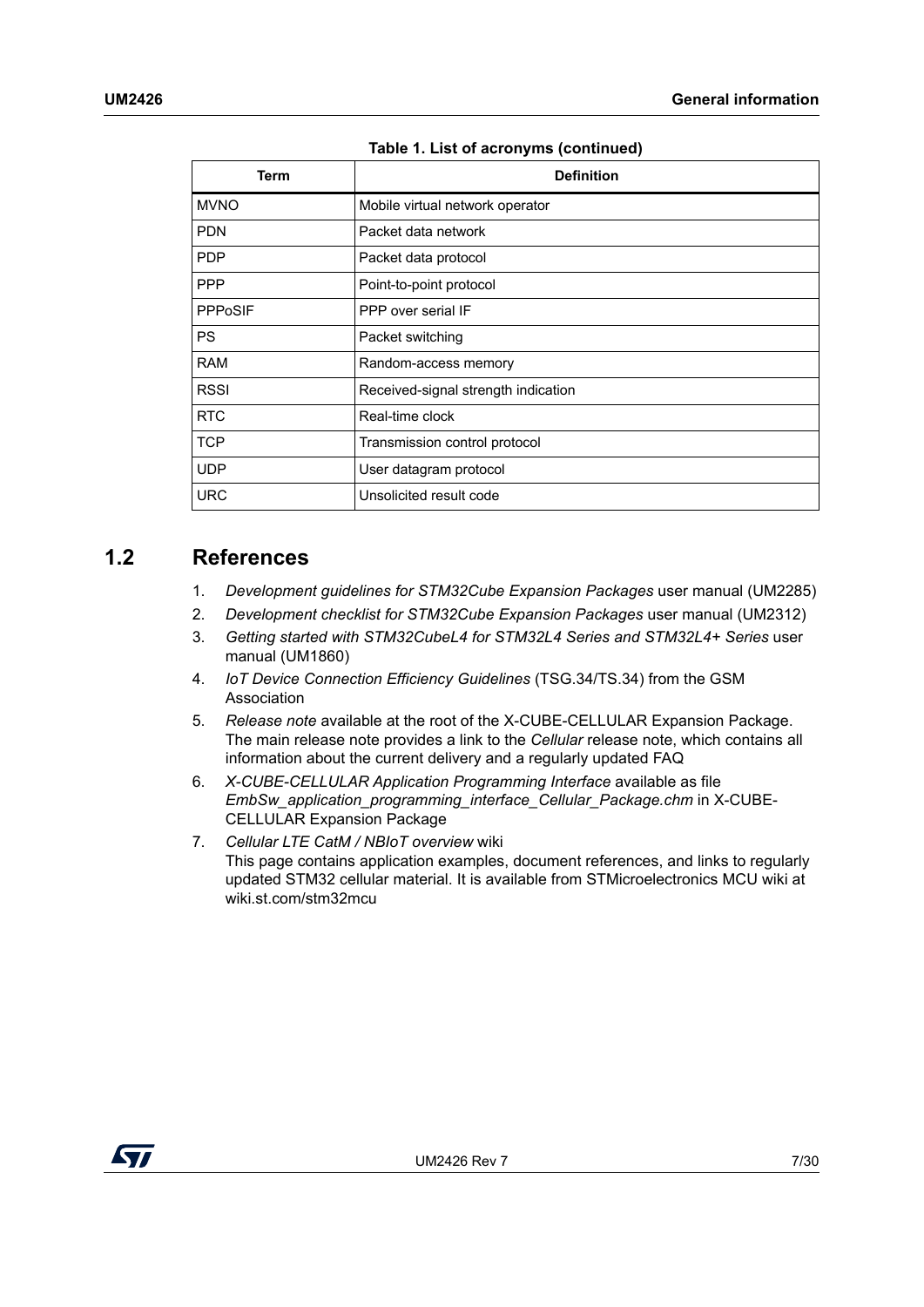# <span id="page-7-0"></span>**2 Important note regarding the safety**

Caution requirements about the RF exposition must be fulfilled by the end-user as defined by the regulatory standards.

**Warning: Use the hardware only with the antenna connected. With no antenna connected, there is a risk of damage to the modem.**

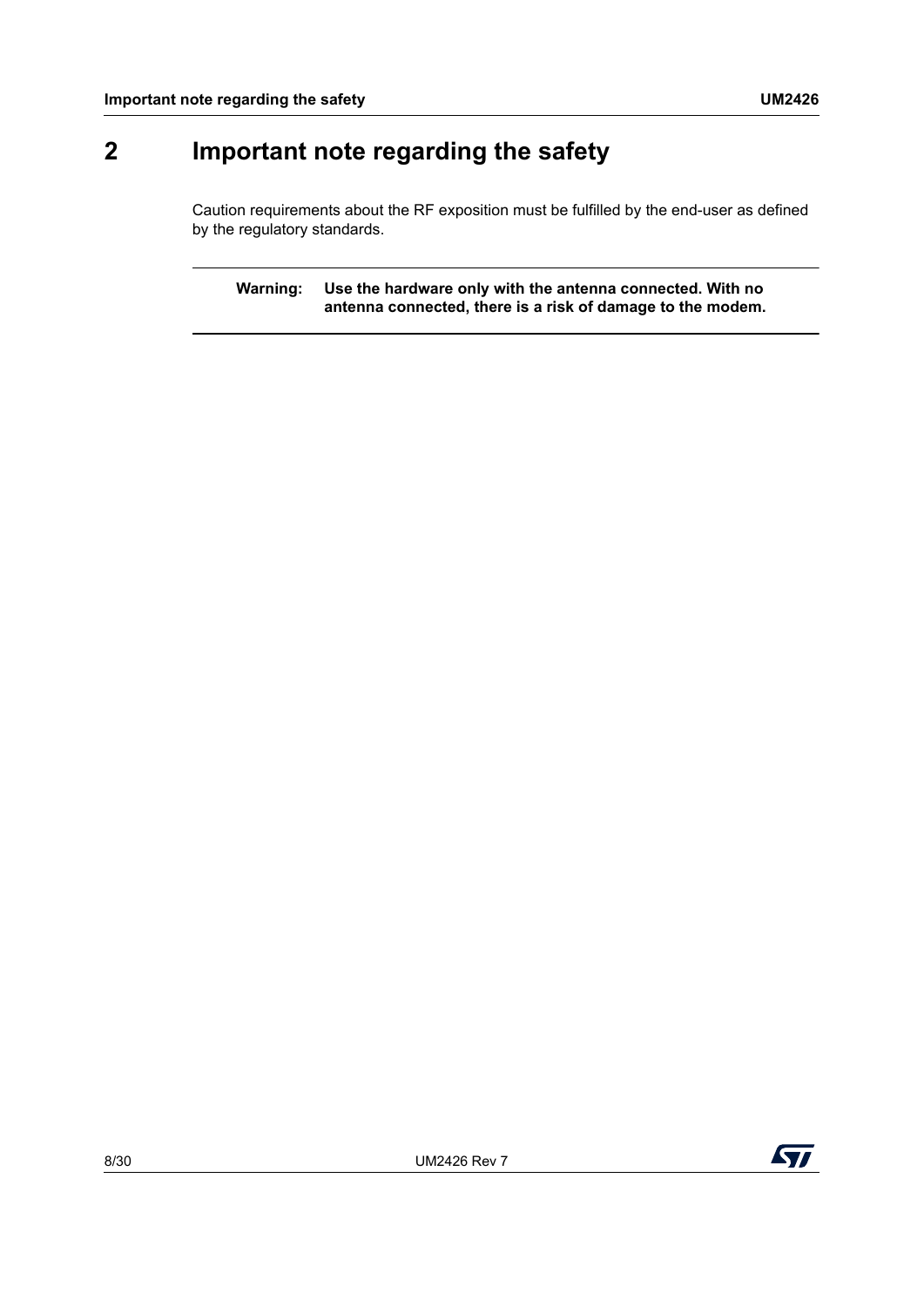# <span id="page-8-0"></span>**3 Service connectivity description**

The X-CUBE-CELLULAR Expansion Package offers out-of-the-box connectivity for communication to the Internet. It implements a complete middleware-level and applicationlevel stack in C language.

The example provided in X-CUBE-CELLULAR demonstrates TCP and UDP over IP, and also allows the use of the ping command. It connects to an echo server that returns to the device the data it sends. This example also provides the throughput at the application level.

*[Figure](#page-8-1) 1* presents the cellular IoT connectivity handled by the X-CUBE-CELLULAR Expansion Package.

<span id="page-8-1"></span>

#### **Figure 1. Cellular IoT connectivity**

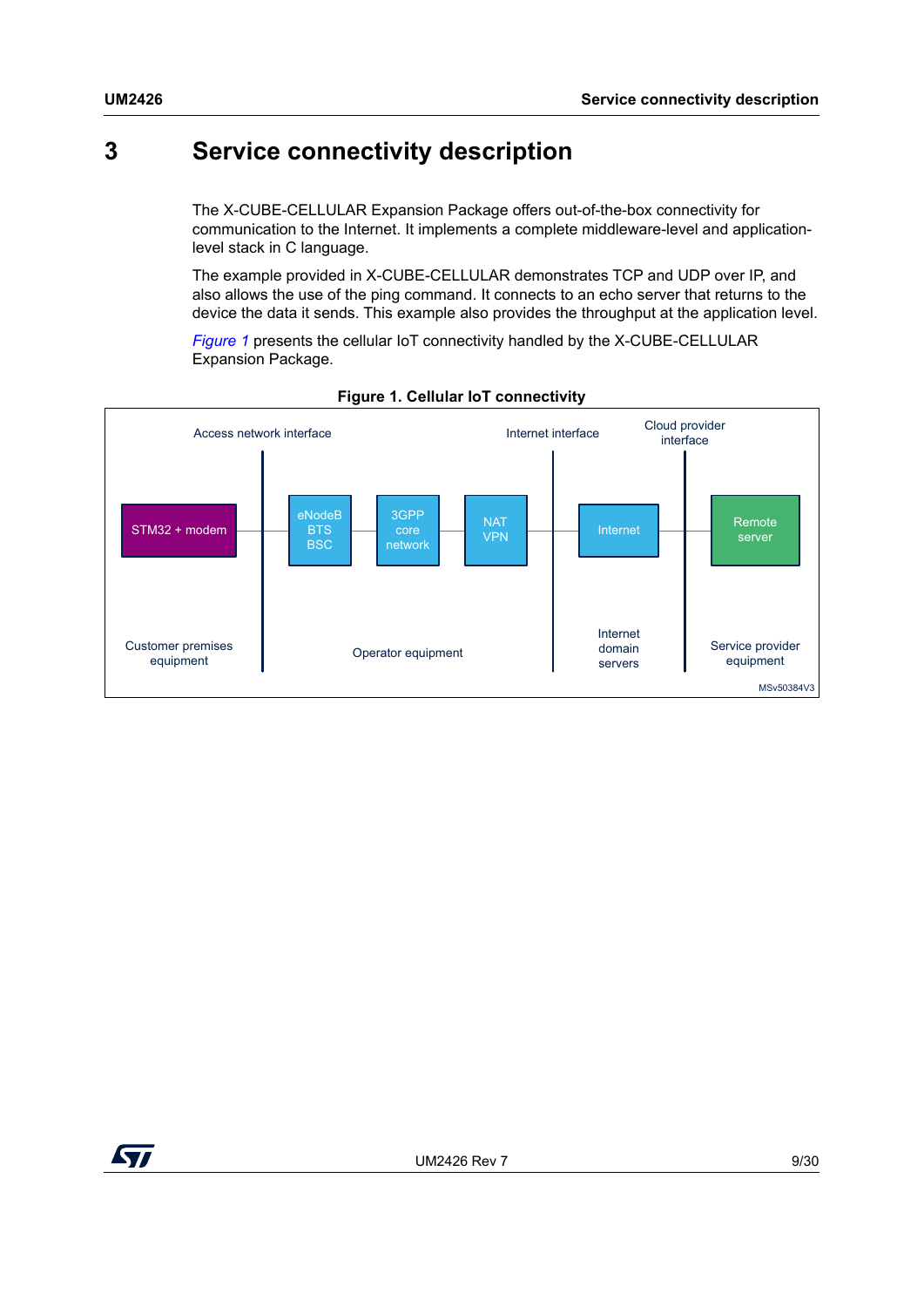# <span id="page-9-0"></span>**4 Package description**

This chapter details the content and use of the X-CUBE-CELLULAR Expansion Package.

# <span id="page-9-1"></span>**4.1 General description**

The X-CUBE-CELLULAR Expansion Package only provides software components running on the host STM32 MCU. Cellular modem firmware is not in the scope of this document.

The following integrated development environments are supported:

- STMicroelectronics integrated development environment for STM32 products (STM32CubeIDE)
- IAR Systems® IAR Embedded Workbench® for Arm® (EWARM)
- Keil® Microcontroller Development Kit (MDK-ARM)

*Note: Refer to [\[5\]](#page-6-2) for information about the IDE versions supported.*

IAR™ binaries are provided in the package.

## <span id="page-9-2"></span>**4.2 Modem socket versus LwIP**

Either modem socket or LwIP can be used for the IP stack:

- Modem socket: the IP stack runs in modem FW
- LwIP: the LwIP stack runs on the STM32 side

This option is selected in software through a #define used during the compilation process.

*Note: Only IPV4 is supported.*

If LwIP is selected, the communication between host and modem is done through the PPP layer. There is a PPP client on the host side, and a PPP server on the modem side. PPPoSIF adapts the LwIP stack to a serial IF, while LwIP usually uses Ethernet interfacing.

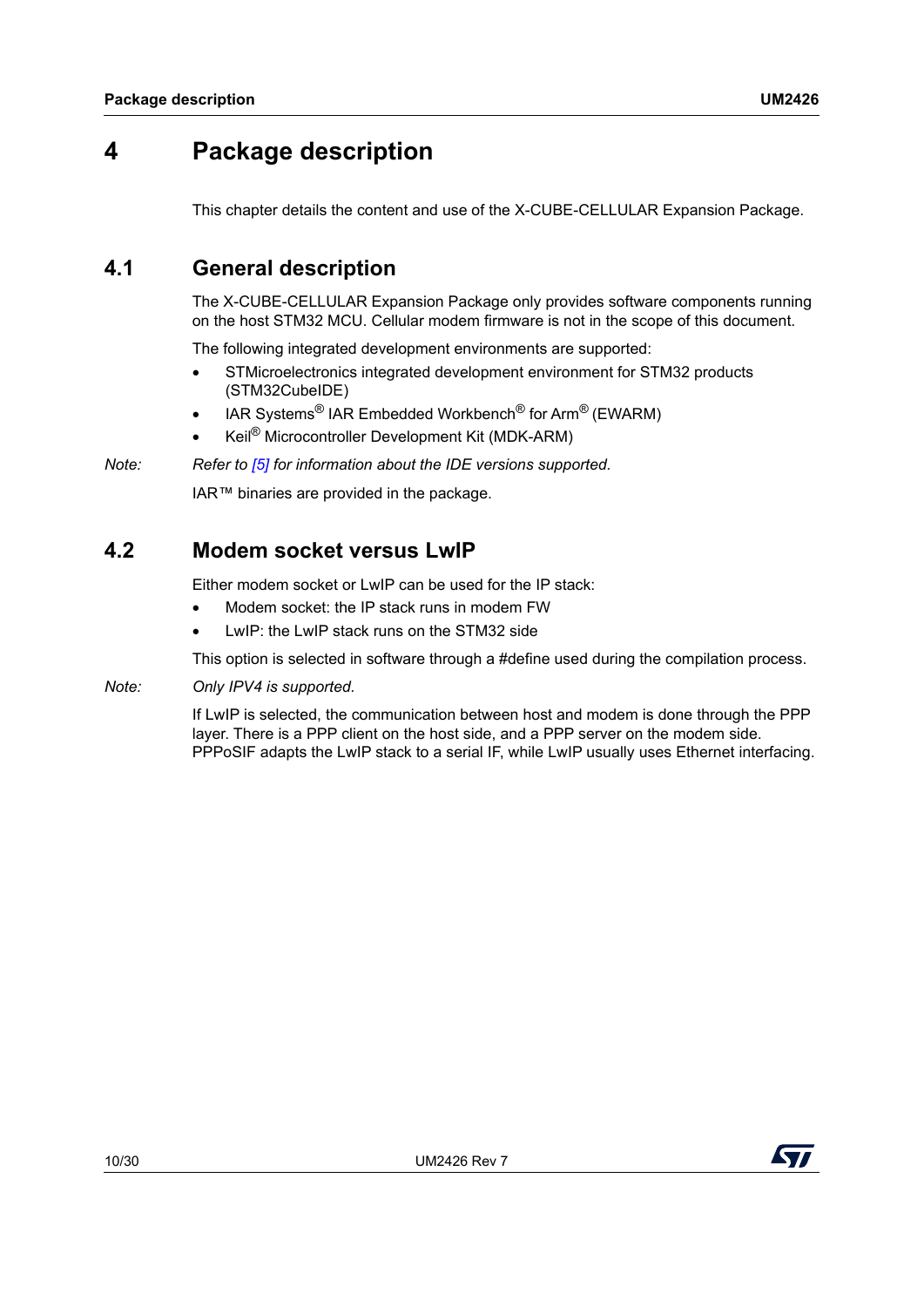# <span id="page-10-0"></span>**4.3 Architecture**

X-CUBE-CELLULAR runs on STM32 boards and allows sending or receiving IP packets to or from the Internet via an add-on cellular module.

The package is split into the following components:

- STM32L4 Series HAL
- RTOSAL / CMSIS / FreeRTOS™
- LwIP / PPP
- AT Service
- Cellular Service
- Ctrl
- Com
- Data\_Cache
- IPC

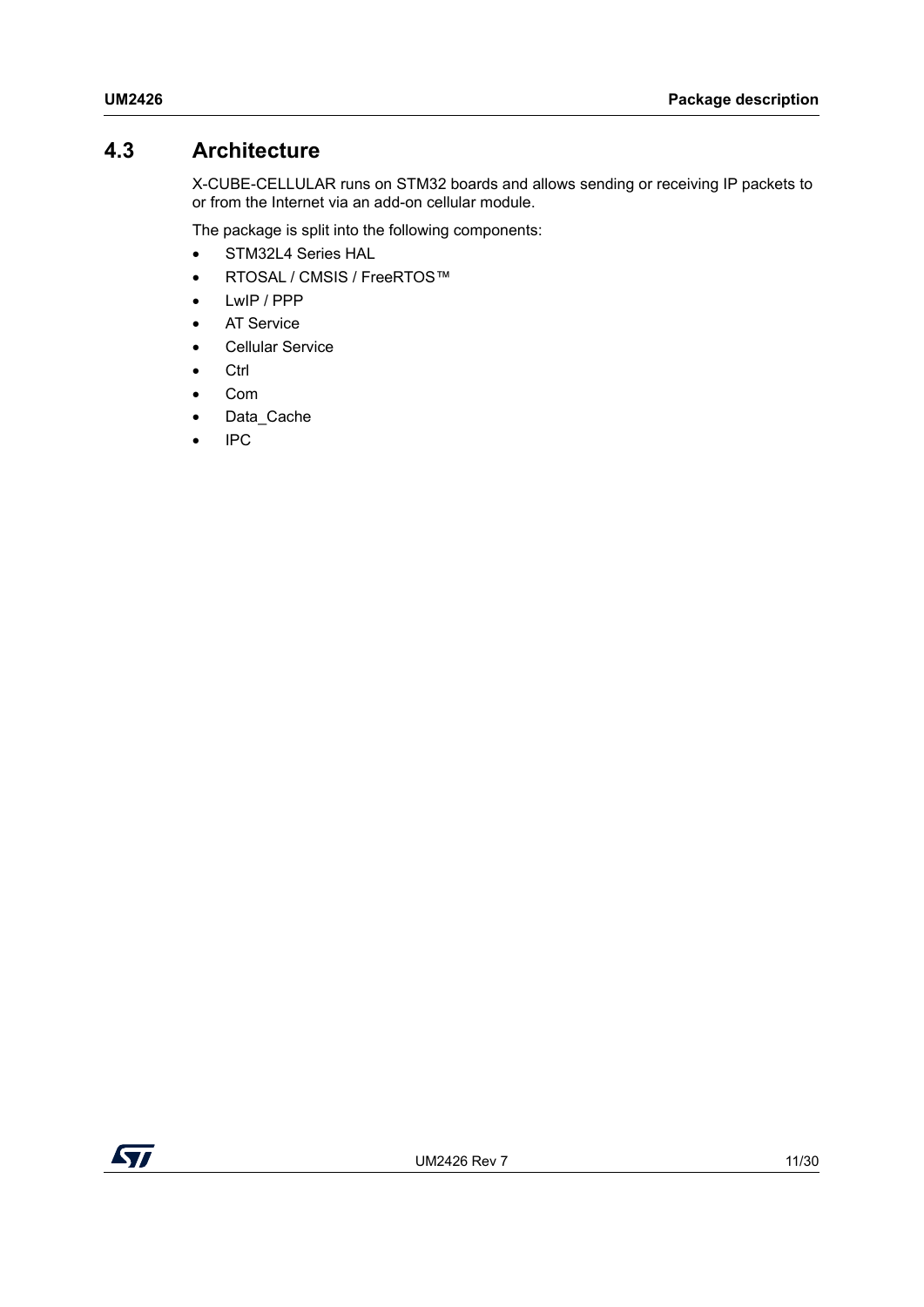## <span id="page-11-0"></span>**4.3.1 Static architecture view**

X-CUBE-CELLULAR static architecture is presented in *[Figure](#page-11-1) 2*.

<span id="page-11-1"></span>

#### **Figure 2. Static architecture view**

#### **API description**

The X-CUBE-CELLULAR API of the cellular package is defined by two components.

- Cellular management (**Ctrl**): initialization/starting of cellular features. It also represents the control plane.
- **Com**: data communication API based on the BSD API. It represents the data plane.

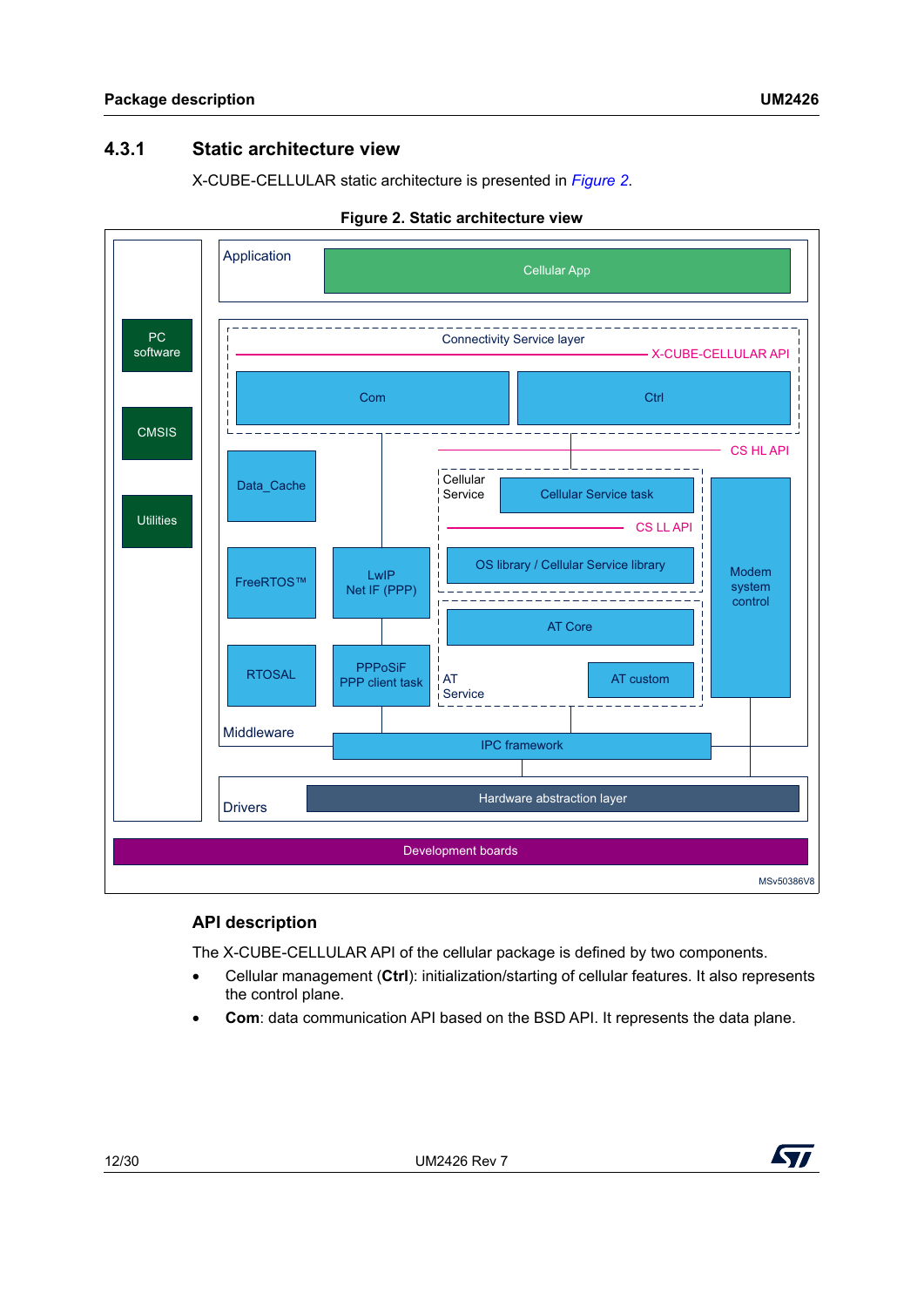#### **Component description**

- **Cellular App**: implements a client application, which sends data to a remote server and waits in return the same packet. It is used to provide a simple example using the TCP or UDP protocol socket. It also implements ping service and provides the throughput at application level. Two instances can be started at the same time to send and receive data.
- **PPP client task / PPPoSIF**: optional component. It is only present when LwIP is used. It is in charge of establishing the PPP link with the modem.
- **LwIP / Net IF**: the LwIP component and its adaptation to PPP.
- **Cellular Service**:
	- **Cellular Service task** controls modem power-on and initialization, instructs the modem to perform network registration, activates the PDN (PDP context), and enters data transfer mode. It uses AT service to send AT commands to the modem.

It implements a generic finite state machine to maintain consistent service state based on modem internal state change events (such as FOTA or reset), network registration state change events, and events related to the and PDP context status. It implements the network friendly features (NFMC) as defined in *[\[4\]](#page-6-3)*. The configuration for example encompasses APN and CID settings, enabling and disabling NFMC, and setting the back-off timers.

For system robustness, the Cellular Service task ensures that the modem is always operational by regularly polling the modem RSSI.

- **Cellular Service OS**: is a library that offers a collection of functions. The library serializes the access to the single AT channel interface that is used to communicate with the modem. The functions are called by the COM service and the Cellular Service task.
- **Cellular Service library**: offers a collection of blocking function calls to interact with a modem. Cellular Service is in charge of translating the request from the Cellular Service task or COM service to a sequence of AT commands that must be sent to the modem. It finally calls a callback function (from the Cellular Service task or COM service) when an asynchronous event (URC) is received from the modem.
- **AT Service**: provides a framework to send or receive AT commands to or from the modem over IPC. The AT Core task is in charge of processing the Cellular Service requests and translate them into AT commands. It is also in charge of processing AT commands response and URCs from the modem and forward them to Cellular Service. AT is split into two parts:
	- 1. a generic part, "Core" (AT framework and manage standard AT commands)
	- 2. a specific part, "custom" (implements specific modem behavior and AT commands)
- **Modem system control**: supports modem HW system control signaling (power on/off, reset). It is split into a generic and a specific part. The generic part exposes the generic API to the application (Cellular Service) while the specific part controls the GPIO dedicated to the modem.

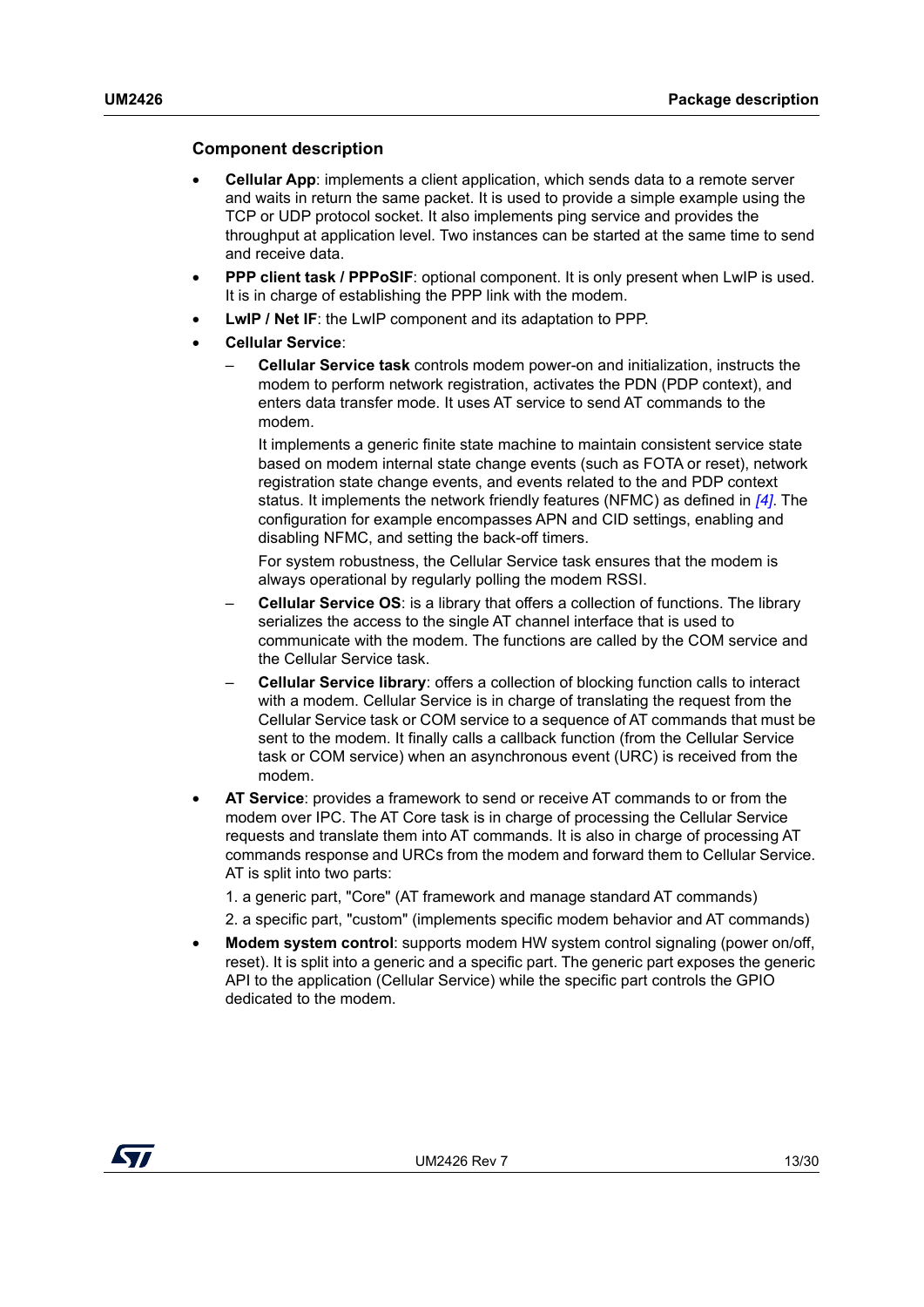- **IPC**: provides function to send data to Modem or to read data from the Rx FIFO buffer. Supports two channels: character mode and stream mode:
	- Stream mode is used for data transfer (PPP).
	- Character mode is used to send AT commands.
- **Data Cache: allows the sharing of data between components.**
- **FreeRTOS™**: provides RTOS services to create the resources and scheduler needed by the software to run, such as threads and tasks, dynamic memory allocation, mutexes, and semaphores. A default task (*freertos.c*) is in charge of system initialization, creation of all application tasks.
- **RTOSAL**: provides the CMSIS V1/V2 abstraction. The application uses the RTOSAL API; according to a flag, CMSIS V1 or CMSIS V2 is used.

## <span id="page-13-0"></span>**4.3.2 Dynamic architecture view**

The X-CUBE-CELLULAR dynamic architecture is further illustrated with sequence charts that illustrate the interactions between components from initialization to socket. These sequence charts are available from STMicroelectronics MCU wiki *[\[7\]](#page-6-1)*.

## <span id="page-13-1"></span>**4.4 Folder structure**

*[Figure](#page-14-0) 3* and *[Figure](#page-15-0) 4* present the folder structure of the X-CUBE-CELLULAR Expansion Package with middleware folder break down.

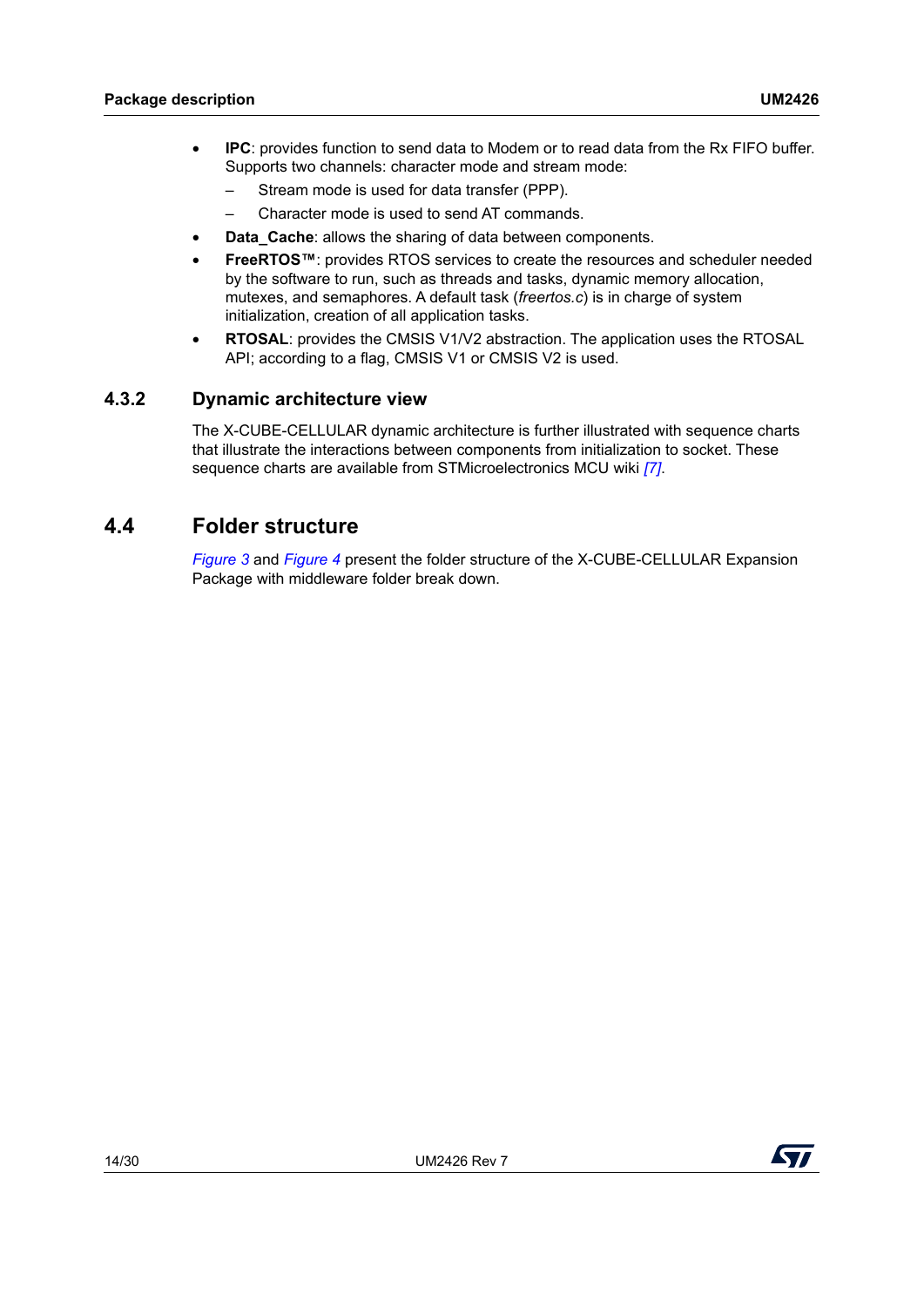<span id="page-14-0"></span>

**Figure 3. X-CUBE-CELLULAR folder structure (1 of 2)**

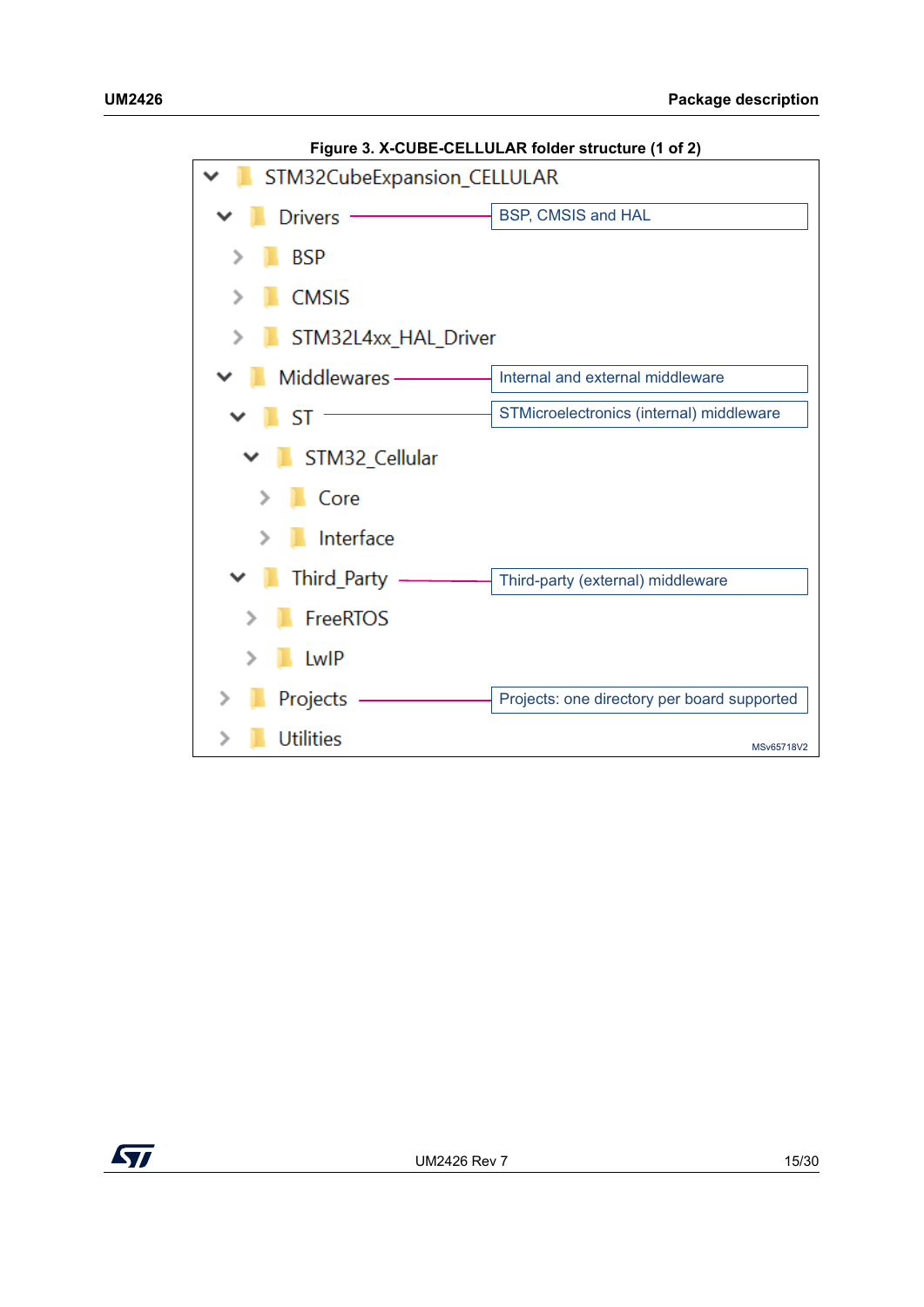<span id="page-15-0"></span>

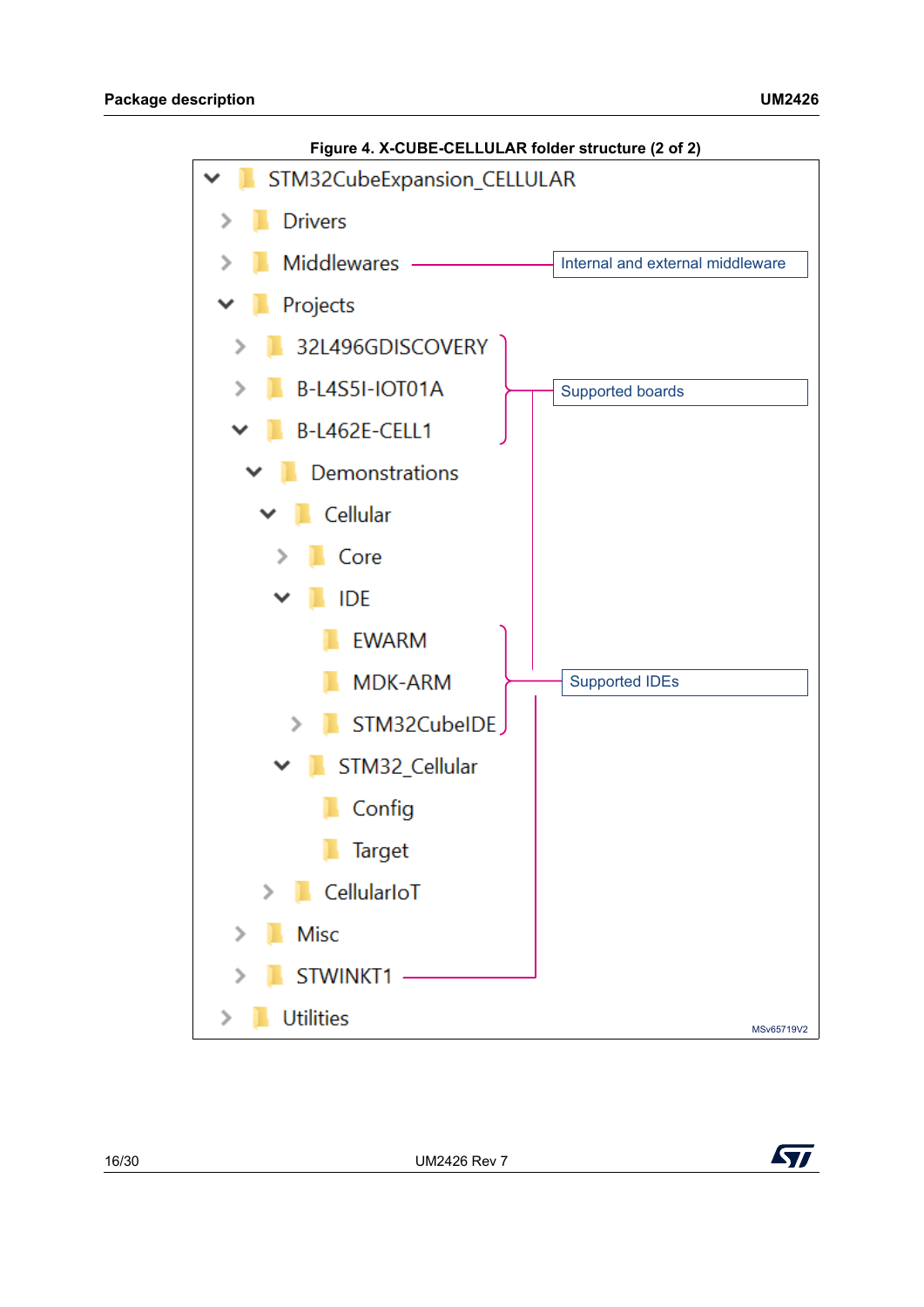# <span id="page-16-0"></span>**4.5 Reset push-button**

The reset push-button (black) is used to reset the board at any time. This action forces the reboot of the platform.

## <span id="page-16-1"></span>**4.6 Real-time clock**

System date and time are managed by the RTC.

The system date is updated by the application and therefore the hour values depend on the remote server time zone.

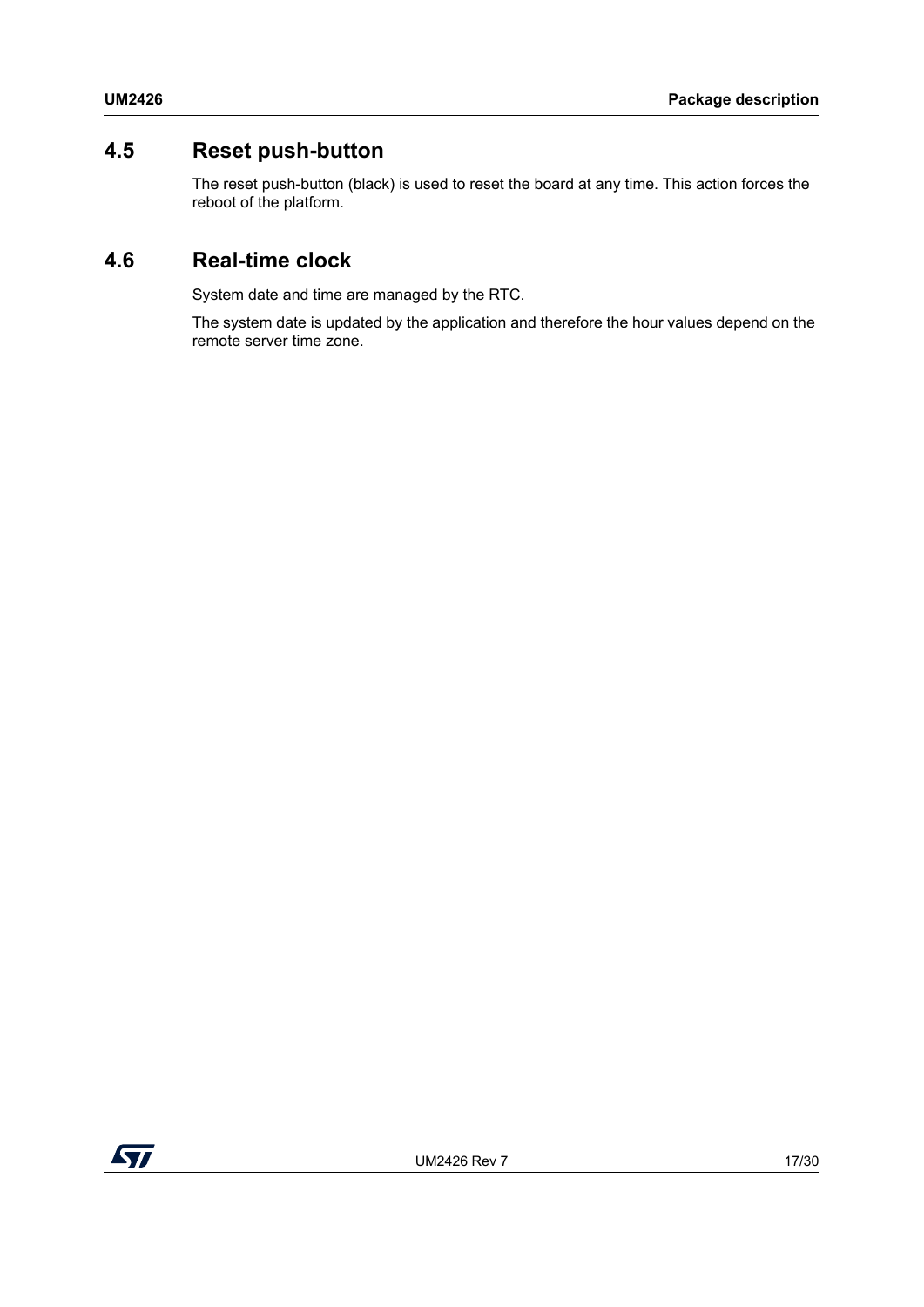# <span id="page-17-0"></span>**5 Cellular connectivity example**

This chapter describes the cellular connectivity available application example, the Cellular App that exchanges data over TCP or UDP with an echo server, allows ping command, and provides the throughput at application level.

# <span id="page-17-1"></span>**5.1 Real network or simulator**

Users must ensure that network coverage with the target technology is available at their location. Indeed, 2G, LTE Cat M and NB-IoT are not available worldwide. If the live network is not available for the target technology, the users can use a network simulator such as Amarisoft's. To run the example, it is assumed that a network connection is possible with the device.

# <span id="page-17-2"></span>**5.2 Connection overview**

The server connection overview is presented in *[Figure](#page-17-3) 5*.

<span id="page-17-3"></span>

**Figure 5. Server connection overview**

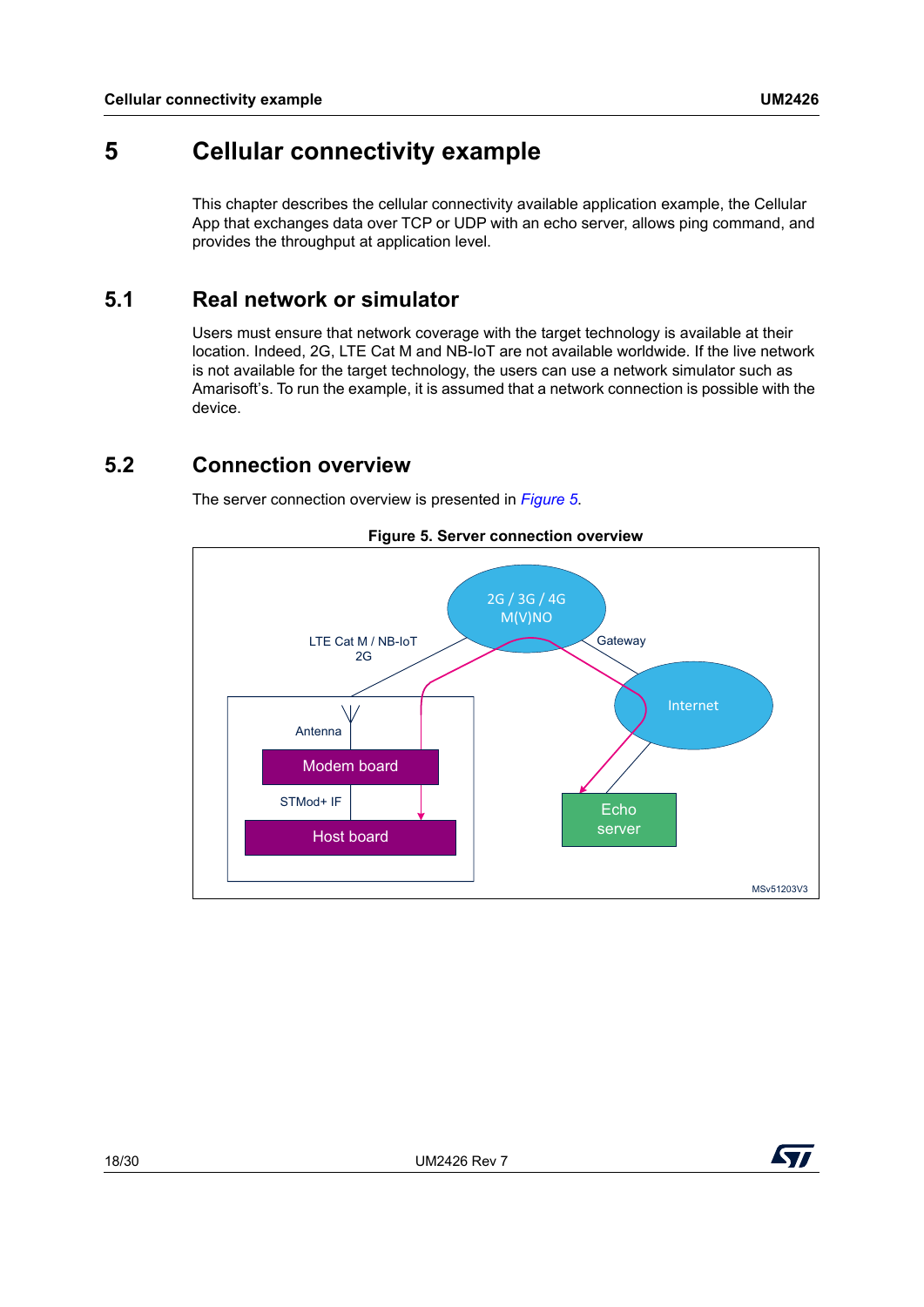# <span id="page-18-0"></span>**5.3 Cellular App example**

The cellular application is composed of several parts:

- The first part is the ECHO client. The ECHO client sends data to an echo server, which replies with what it has received. By default, there is one ECHO client instance activated but a second one can be started.
- The second part of the cellular application is PING; It allows the user to send a ping command to test the link with another IP.
- The last part of cellular application is the performance; it displays the throughput at application (not air interface) level.

Enter the cellularapp help command to display all the commands provided with the cellular application.

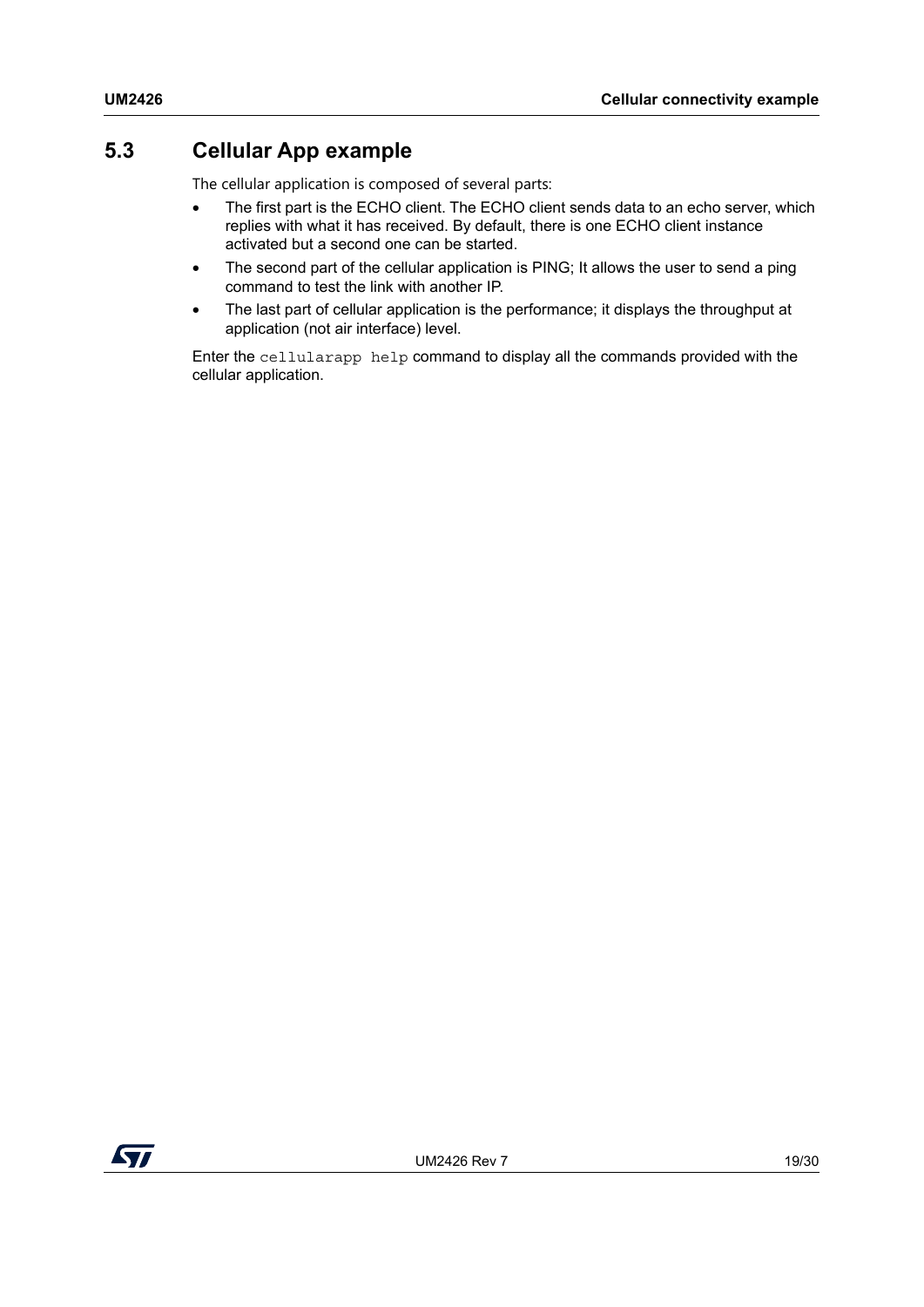# <span id="page-19-0"></span>**6 Hardware and software environment setup**

Multiple STM32 boards / STMod+ modems configurations are possible. Refer to *[\[5\]](#page-6-2)* and *[\[7\]](#page-6-1)* for detailed information.

Power on the board by plugging its USB connector to a PC, USB power supply, or USB power bank. If traces must be displayed, the USB connector must be connected to a PC with an open console application.

#### **Warning: Use the hardware only with the antenna connected. With no antenna connected, there is a risk of damage to the modem.**

<span id="page-19-1"></span>**Figure 6. Hardware setup**  $\frac{1}{\sqrt{2}}$ LTE Cat M, NB-IoT and 2G **MNO** equipments Internet Echo serverSTM32 + modem board(s) PC for local device configuration and trace

*[Figure](#page-19-1) 6* depicts the hardware setup.

*[Figure](#page-20-0) 7* and *[Figure](#page-21-0) 8* present two hardware setup examples. Refer to *[\[5\]](#page-6-2)* for the updated list of supported hardware setups.



MSv51206V3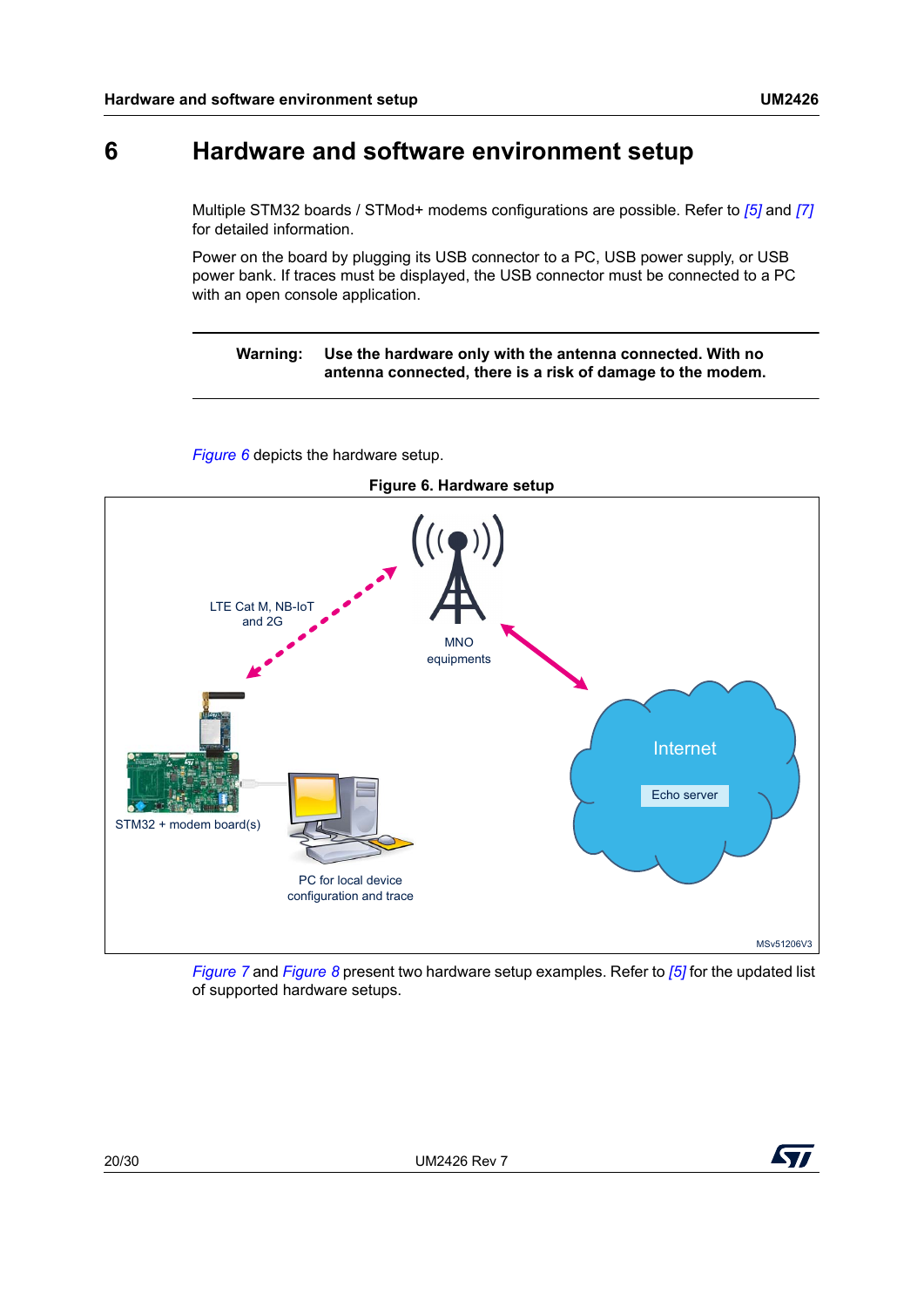*[Figure](#page-20-0) 7* shows the P-L496G-CELL02 with the USB cable in place for power supply and optional trace / boot menu.

<span id="page-20-0"></span>

**Figure 7. Hardware view (P-L496G-CELL02 example)**

*Pictures are not contractual.*

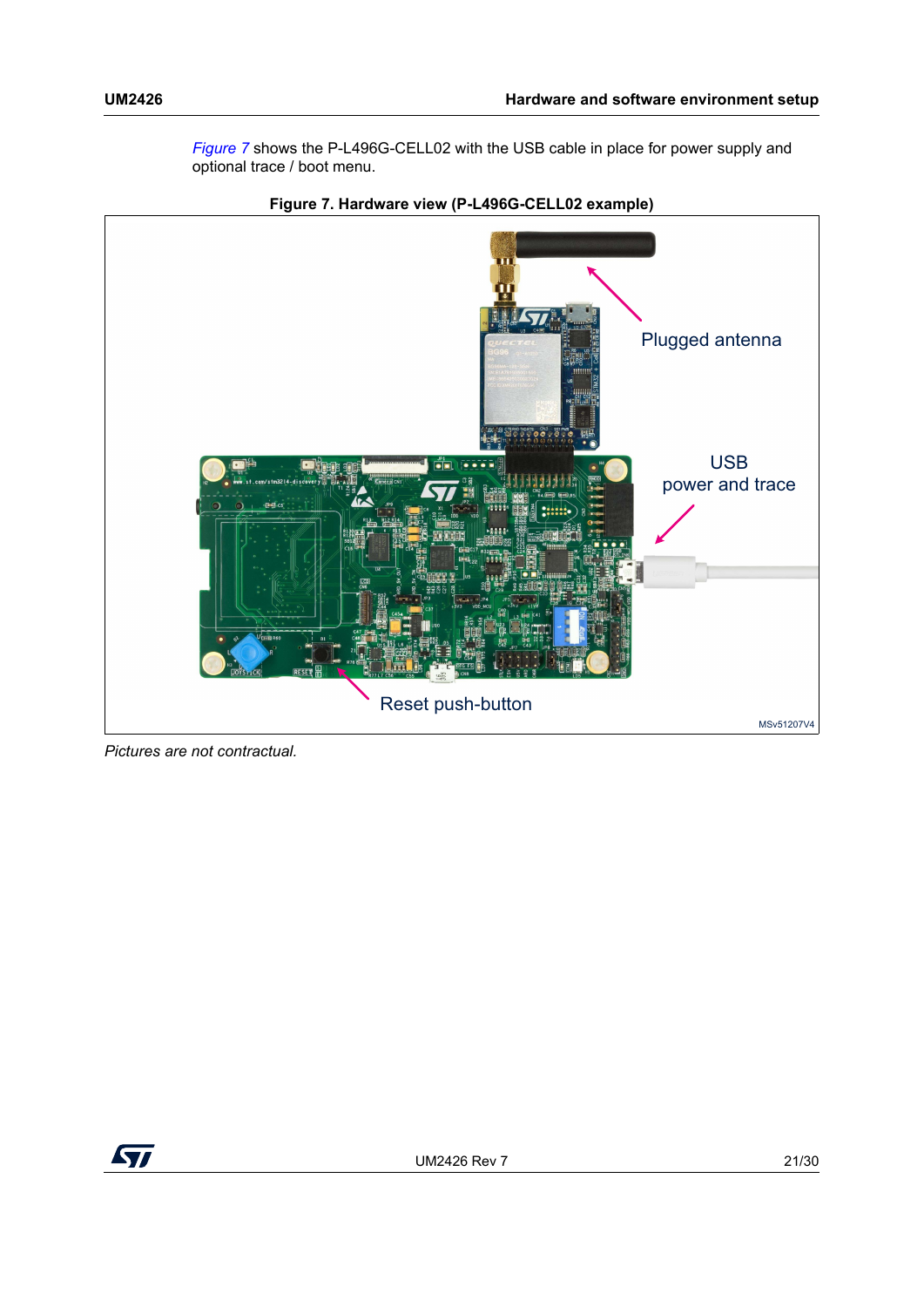*[Figure](#page-21-0) 8* shows the "Discovery IoT node cellular with BG96" set with the B-L475E-IOT01A host, X-NUCLEO-STMODA1 adapter and MB1329 modem boards connected together.

<span id="page-21-0"></span>

**Figure 8. Hardware view ("Discovery IoT node cellular with BG96" set example)**

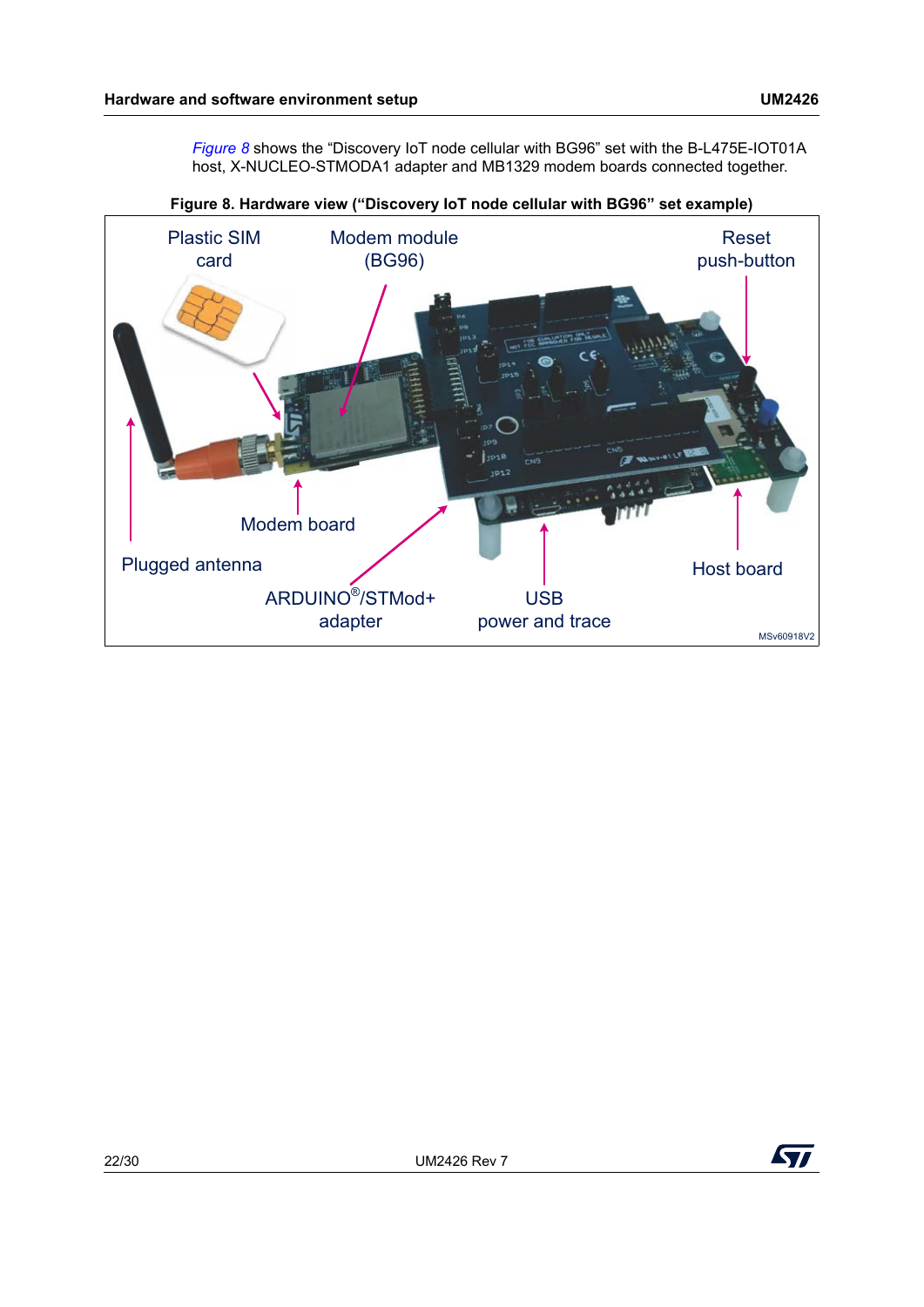# <span id="page-22-0"></span>**7 Interacting with the host board**

To interact with the Host board a serial console is used (Virtual COM port over USB). With the Windows® operating system, the use of the Tera Term software is recommended.

Serial port settings for communicating with the host board are illustrated in *[Figure](#page-22-1) 9*. The menu is reached through *Setup* > *Serial port*. Set *Baud rate* to 115200 to get Tera Term up and running. For the boot setup configuration, a *Transmit delay* of 10 ms must be applied. Local echo must be enabled.

<span id="page-22-1"></span>

| Tera Term: Serial port setup<br>×                                             |            |
|-------------------------------------------------------------------------------|------------|
| COM84<br>Port:<br>OK<br>115200                                                |            |
| <b>Baud rate:</b><br>$\checkmark$<br>Cancel<br>8 bit<br>Data:<br>$\checkmark$ |            |
| Parity:<br>none<br>$\checkmark$<br>Help<br>1 bit<br>Stop:<br>$\sim$           |            |
| Flow control:<br>none                                                         |            |
| <b>Transmit delay</b><br>10 <sup>°</sup><br>msec/line<br>msec/char<br>10      |            |
|                                                                               | MSv51208V2 |

**Figure 9. Serial port settings to interact with the host board**

*[Figure](#page-22-2) 10* illustrates the menu for setting the terminal parameters. It is reached through *Setup* > *Terminal*. Set both *Receive* and *Transmit New-line* parameters to CR. Set *Receive* to AUTO instead of CR for clearer traces.

#### **Figure 10. Serial port settings to interact with the host board (new-line)**

<span id="page-22-2"></span>

| <b>Terminal size</b><br>$ 24\rangle$<br>$\times$<br>80 | New-line<br><b>OK</b><br>Receive:<br>CR<br>$\checkmark$ |
|--------------------------------------------------------|---------------------------------------------------------|
| $\boxdot$ Term size = win size<br>Auto window resize   | Cancel<br>Transmit:<br>CR                               |
| VT100<br>Terminal ID:<br>$\checkmark$                  | Help<br>⊡ Local echo                                    |
| Answerback:                                            | $\Box$ Auto switch (VT<->TEK)                           |
| Coding (receive)<br>UTF-8<br>$\checkmark$              | Coding (transmit)<br>UTF-8<br>$\checkmark$              |

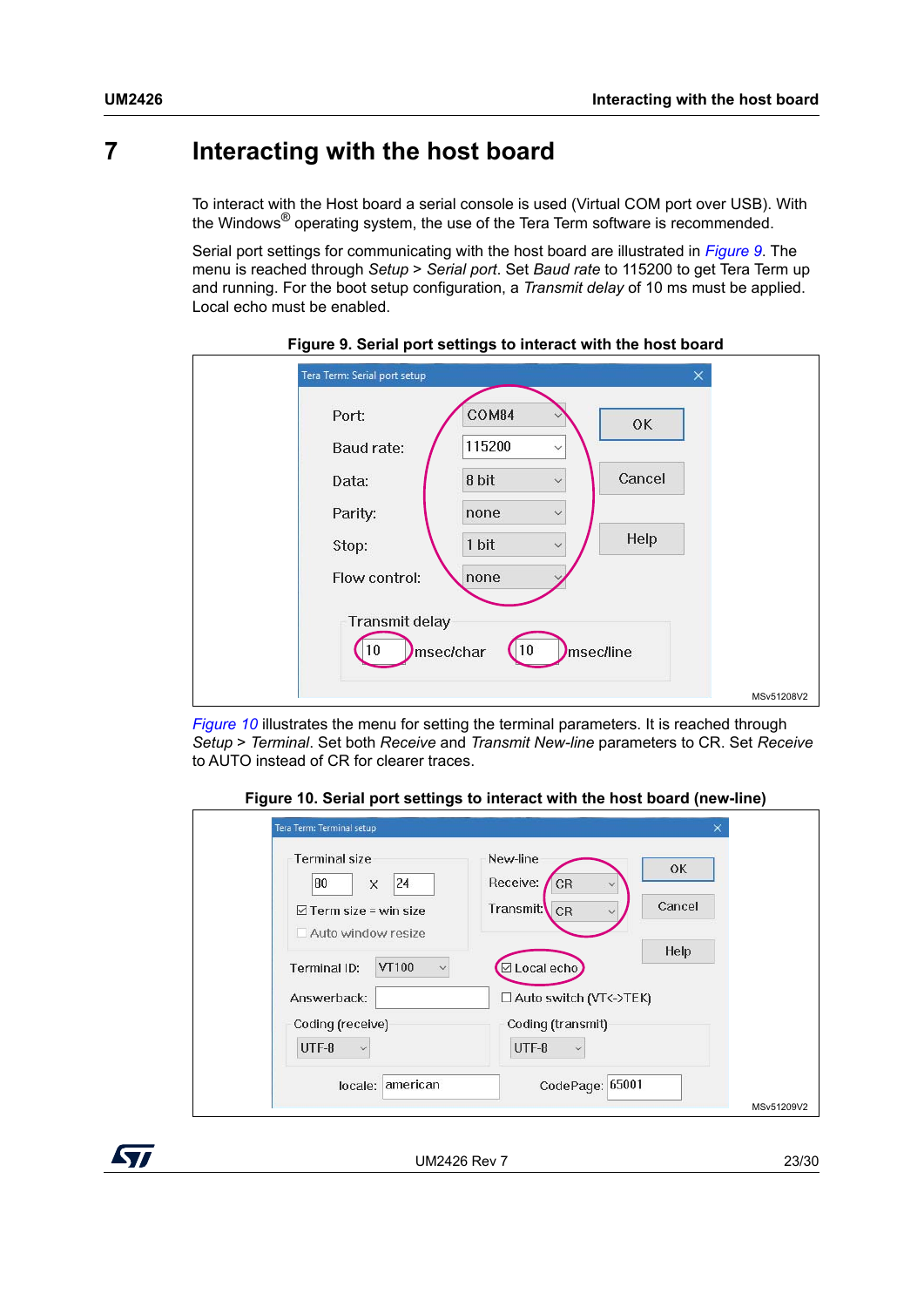Once all terminal and serial port parameters are properly set, press the board reset button (black).

# <span id="page-23-0"></span>**7.1 Debug**

The debug trace is viewed through the Virtual COM port of the PC that is connected to the board and powers it.

Debug levels are customized in file *plf\_sw\_config.h*.

# <span id="page-23-1"></span>**7.2 Console command**

The user can enter command lines (CLI) over a terminal to configure some parameters needed to setup the cellular connectivity such as SIM card, APN, Access Technology and others. CLI can also be used to read the actual parameters used or some status. By default, the CLI is enabled. However if CLI is not needed, it can be disabled by setting the USE\_CMD\_CONSOLE compilation flag to 0 in file *plf\_features.h*.

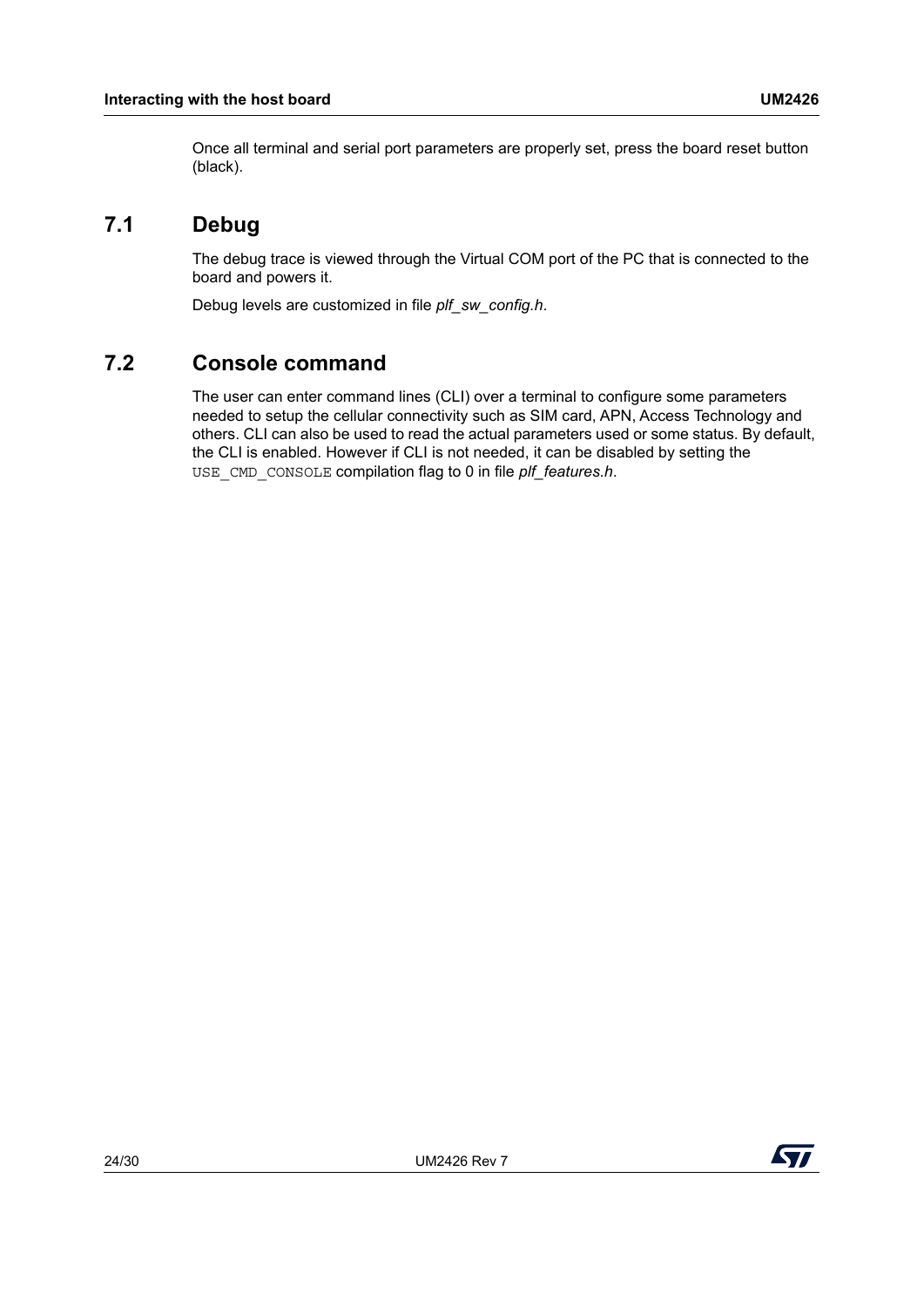# <span id="page-24-0"></span>**8 How to customize the software?**

There are three possible software customization levels applicable to X-CUBE-CELLULAR, which are presented in this chapter: user customization, advanced user customization, and developer customization.

## <span id="page-24-1"></span>**8.1 First customization level: user customization**

The first customization level is the use of PC commands. Note that the help command displays the list of available commands.

At this level, firmware is not modified. No customization-induced compilation is needed.

## <span id="page-24-2"></span>**8.2 Second customization level: advanced user customization**

At this level, firmware configuration modification is possible. Specific features can be added or removed and firmware configuration parameters can be modified.

Customization-induced recompilation is needed.

## <span id="page-24-3"></span>**8.3 Third customization level: developer customization**

#### <span id="page-24-4"></span>**8.3.1 Boot**

The boot is the first part of the device initialization. It is included in file *main.c* (main function). This part concerns the HW initialization done by HAL. The file is generated by STM32CubeMX with the *.ioc* file provided. It must be updated only if a new HW is used or if the user configures peripherals on the host board (such as GPIO,  $1^2C$ , or others).

## <span id="page-24-5"></span>**8.3.2 Initialization of software components**

The application is initialized in file *freertos.c*.

The application initializes (cellular init) and starts (cellular start) the Cellular middleware.

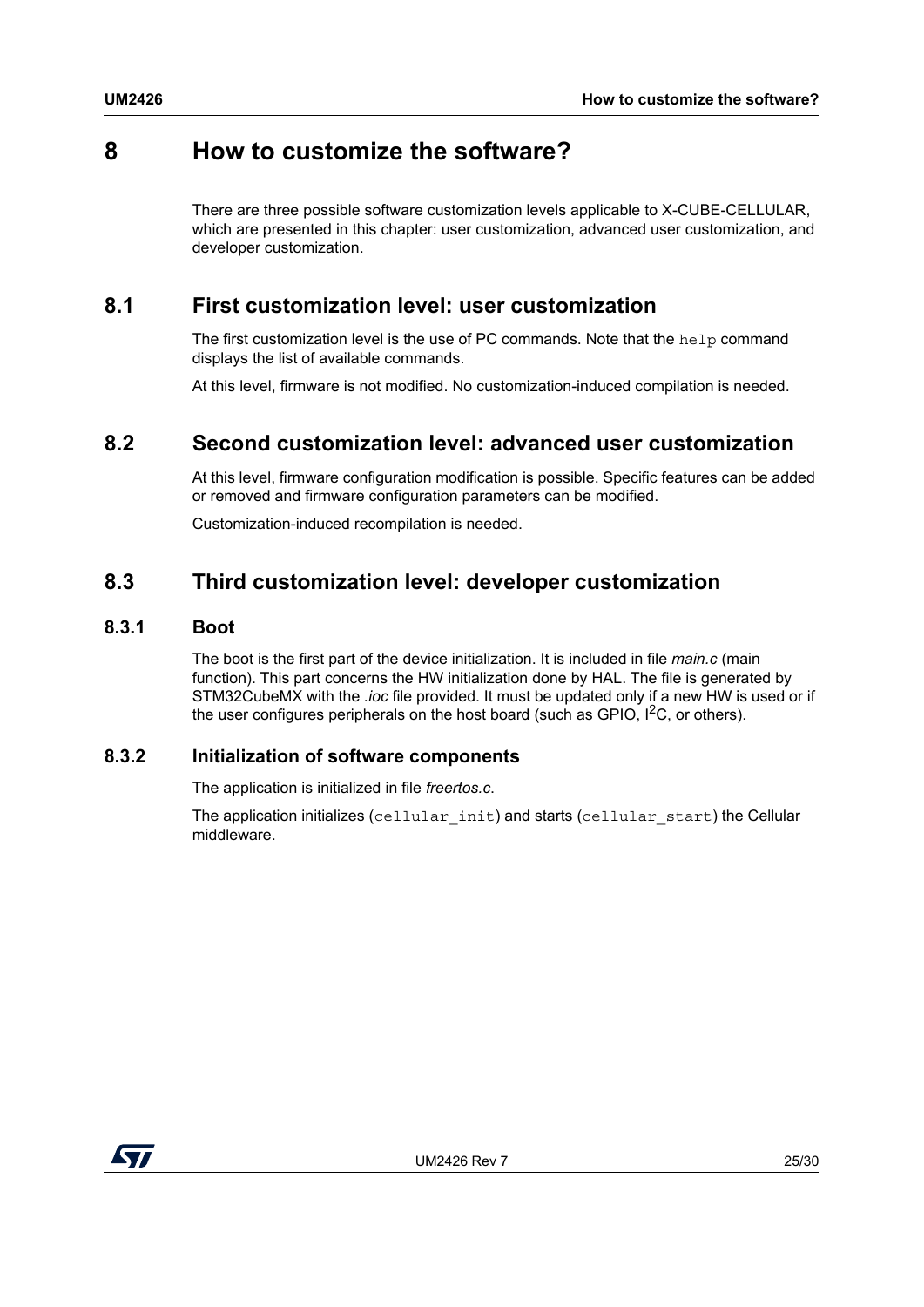### <span id="page-25-0"></span>**8.3.3 Software customization**

Firmware configuration parameters are included in files:

- *FreeRTOSConfig.h*: includes FreeRTOS™ parameters
- *lwipopts.h*: includes LwIP parameters
- *plf\_hw\_config.h*: includes HW parameters (such as UART configuration, GPIO used, and others). A change is usually needed to adapt the software to a new board.
- *plf\_sw\_config.h*: includes SW parameters (such as trace activations and others)
- *plf\_thread\_config.h*: includes thread stack sizes and task priorities. The stack sizes included in this file are used to calculate the FreeRTOS™ heap size (contained in file *FreeRTOSConfig.h*).
- *plf\_features.h*: includes the selected applications

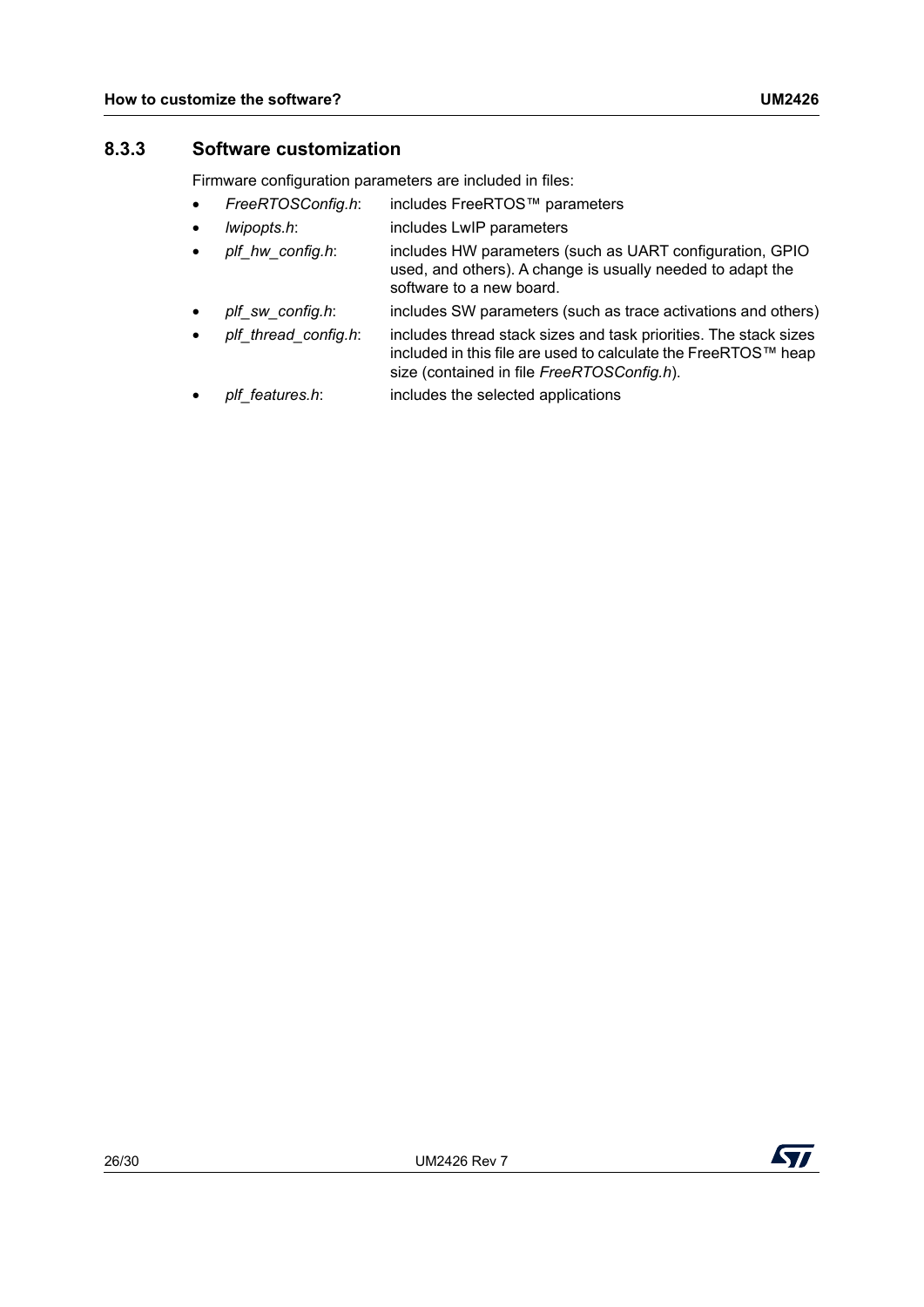# <span id="page-26-0"></span>**Revision history**

<span id="page-26-1"></span>

| <b>Date</b> | <b>Revision</b> | <b>Changes</b>                                                                                                                                                                                                                                                                                                                                                                                                                                                                                                                                                                                                                                                                                                                                                                                                                                                                                                                                                                                                            |
|-------------|-----------------|---------------------------------------------------------------------------------------------------------------------------------------------------------------------------------------------------------------------------------------------------------------------------------------------------------------------------------------------------------------------------------------------------------------------------------------------------------------------------------------------------------------------------------------------------------------------------------------------------------------------------------------------------------------------------------------------------------------------------------------------------------------------------------------------------------------------------------------------------------------------------------------------------------------------------------------------------------------------------------------------------------------------------|
| 28-Jun-2018 | 1               | Initial release.                                                                                                                                                                                                                                                                                                                                                                                                                                                                                                                                                                                                                                                                                                                                                                                                                                                                                                                                                                                                          |
| 2-Nov-2018  | $\overline{2}$  | X-CUBE-CELLULAR support extended to the "Discovery IoT node<br>cellular" set:<br>- Updated Introduction, Chapter 1: General information,<br>Section 4.2: Modem socket versus LwIP, Chapter 6: Hardware<br>and software environment setup, Section 5.4: Grovestreams<br>(HTTP) access example, and A.2 How to activate the soldered<br>SIM card?<br>Augmented X-CUBE-CELLULAR feature description:<br>- Added Section 7.3: Console command, Section 8.4: Data cache,<br>Section 8.2.3: Different kinds of available traces, Section 8.2.4:<br>How to configure traces?, and A.6 How to select BG96 modem<br>configuration bands?<br>Updated X-CUBE-CELLULAR feature description:<br>- NIFMAN in Section 4.3.2: Static architecture view<br>- PING in Section 5.3: PING example, Section 7.2.3: "Setup Menu"<br>option, and Section 7.2.8: Boot menu and configuration complete<br>example<br>- Menu in Section 7.2: Boot menu<br>- Compilation variables in Table 2: Compilation variables for<br>applications in firmware |
| 12-Feb-2019 | 3               | Extended support to B-L475E-IOT01A with X-NUCLEO-STMODA1<br>and GM01Q-STMOD, and 32L496GDISCOVERY with GM01Q-<br>STMOD:<br>- Updated Introduction and Chapter 6: Hardware and software<br>environment setup<br>- Updated Figure 1, Figure 19, and Figure 20<br>Added UDP support and ECHO client application:<br>- Updated Chapter 1: General information and Chapter 3: Service<br>connectivity description<br>- Updated Section 4.2: Modem socket versus LwIP and<br>Section 4.3.2: Static architecture view<br>- Added Section 5.4: ECHO example<br>- Updated Table 2: Compilation variables for applications in<br>firmware and Table 5: Number of project threads setting example<br>Simplified Section 7.2: Boot menu and Section 7.3: Console<br>command.<br>Reorganized A.4.1 COM API.<br>Updated Section 8.4: Data cache and A.4.2 Data Cache API.                                                                                                                                                               |

**Table 2. Document revision history** 

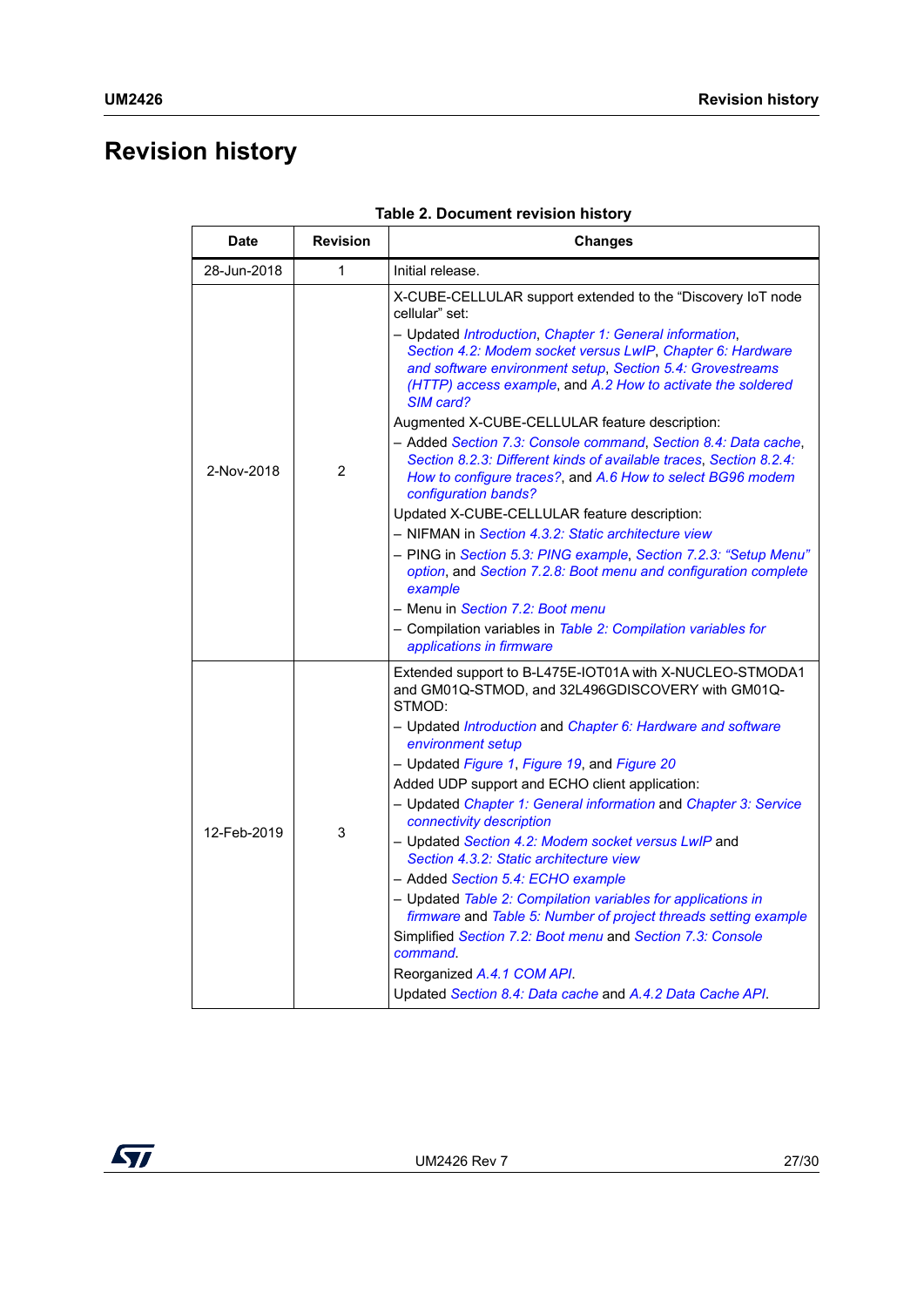| <b>Date</b> | <b>Revision</b> | <b>Changes</b>                                                                                                                                                                                                                                                                                                                                                                                                                                                                                                                                                                                                                                                                                                                                                                                                                                                                                                                                                                                                                                                           |
|-------------|-----------------|--------------------------------------------------------------------------------------------------------------------------------------------------------------------------------------------------------------------------------------------------------------------------------------------------------------------------------------------------------------------------------------------------------------------------------------------------------------------------------------------------------------------------------------------------------------------------------------------------------------------------------------------------------------------------------------------------------------------------------------------------------------------------------------------------------------------------------------------------------------------------------------------------------------------------------------------------------------------------------------------------------------------------------------------------------------------------|
| 22-May-2019 | 4               | Updated the document title and simplified the document structure:<br>- Updated Introduction and Chapter 1: General information<br>- Updated, Figure 2, Figure 3, and Figure 7; added Figure 8<br>- Simplified Section 4.3.3: Dynamic architecture view<br>- Removed Section 4.7: Application LED<br>- Simplified the description of Data Cache in Section 8.4.3: Main<br><b>Data Cache entries</b><br>- Removed A.3 Frequently asked questions<br>- Removed A.4 X-CUBE-CELLULAR API descriptions                                                                                                                                                                                                                                                                                                                                                                                                                                                                                                                                                                         |
| 11-Oct-2019 | 5               | Updated Introduction and Chapter 1: General information.<br>Updated Section 4.3.1: Architecture concept, Section 4.3.2: Static<br>architecture view, Section 4.3.3: Dynamic architecture view, and<br>Section 4.5: Folder structure as per middleware evolution.<br>Updated file names, file paths, and API descriptions in Chapter 6:<br>Hardware and software environment setup, Chapter 7: Interacting<br>with the host board, and Chapter 8: How to customize the software?<br>Removed A.3 How to measure cellular throughput? and added A.4<br>How to configure the Network library API?                                                                                                                                                                                                                                                                                                                                                                                                                                                                            |
| 9-Apr-2020  | 6               | Introduced the MQTT, COM and CUSTOM applications and<br>reflected the evolution of the Expansion Package structure:<br>- Added Section 5.6: MQTT example and Section 5.7: COM<br>example<br>- Updated Chapter 1: General information and Chapter 3: Service<br>connectivity description<br>- Updated Section 4.3.2: Static architecture view, Figure 4: Dynamic<br>architecture - X-CUBE-CELLULAR API - Platform initialization and<br>start, Section 4.4: X-CUBE-CELLULAR Expansion Package<br>description, Section 4.5: Folder structure, Section 8.3.5: Adding a<br>new component, and Section 8.4: Data cache<br>- Updated file names, file paths, and API descriptions in Chapter 8:<br>How to customize the software? including Table 2: Compilation<br>variables for applications in firmware, Table 4: New thread<br>registration example, and Table 5: Number of project threads<br>setting example<br>- Removed Section 8.4.2: Data Cache API, Section 8.4.3: Main<br>Data Cache entries, and Table 6: Code for thread stack<br>consumption monitoring example |

**Table 2. Document revision history (continued)**

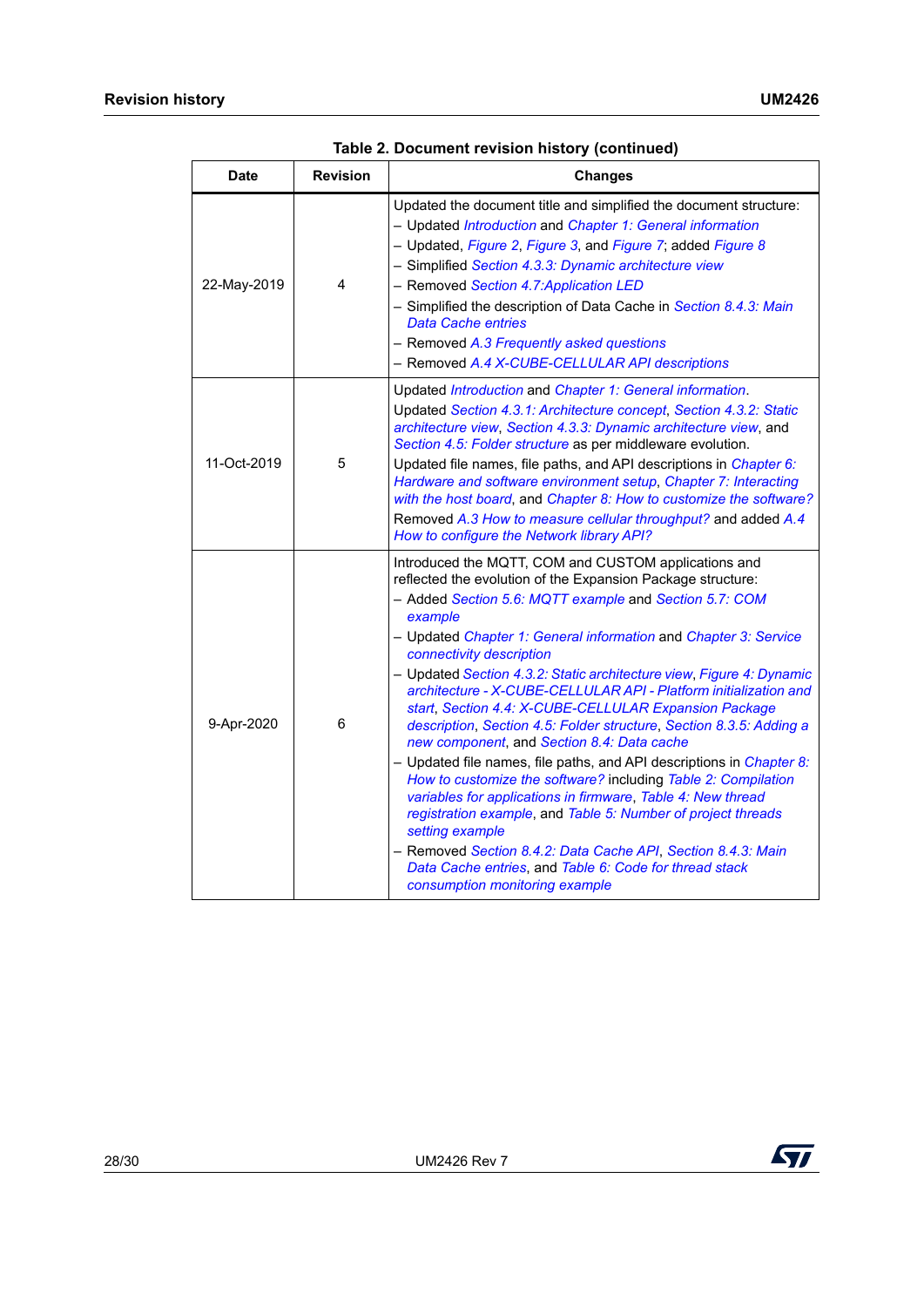| Date       | <b>Revision</b> | <b>Changes</b>                                                                                                                                                                                                                                                                                                   |
|------------|-----------------|------------------------------------------------------------------------------------------------------------------------------------------------------------------------------------------------------------------------------------------------------------------------------------------------------------------|
|            |                 | Focused X-CUBE-CELLULAR on the LTE Cat M or NB-IoT cellular<br>communication protocols with 2G fallback through the Cellular App<br>application:                                                                                                                                                                 |
|            |                 | - Updated Introduction, General information, Service connectivity<br>description and Package description                                                                                                                                                                                                         |
|            |                 | - Removed Figure 7: Dynamic architecture - Network library API -<br>Initialization, Figure 8: Dynamic architecture - Network library API<br>- Connection, Figure 9: Dynamic architecture - Network library API<br>- Disconnection, and Figure 10: Dynamic architecture - Network<br>library API - Socket service |
|            |                 | - Removed Section 5.3: PING example, Section 5.5: GroveStreams<br>(HTTP) access example, Section 5.6: MQTT example,<br>Section 5.7: COM example, Section 7.2: Boot menu, and<br>Section 7.3: Console command                                                                                                     |
|            |                 | - Added Cellular App example                                                                                                                                                                                                                                                                                     |
|            |                 | Simplified the document:                                                                                                                                                                                                                                                                                         |
| 2-May-2021 | $\overline{7}$  | - Removed Appendix A Support material and Section 4.3.1:<br><b>Architecture concept</b>                                                                                                                                                                                                                          |
|            |                 | - Removed Section 8.2.1: Adding/removing an application in<br>firmware, Section 8.2.2: IP stack on MCU side or on modem side,<br>Section 8.2.3: Different kinds of available traces and<br>Section 8.2.4: How to configure traces?                                                                               |
|            |                 | - Removed Section 8.3.4: Firmware adaptation to a new HW<br>configuration, Section 8.3.5: Adding a new component,<br>Section 8.4: Data cache and Section 8.5: Thread stack<br>consumption monitoring                                                                                                             |
|            |                 | - Removed Figure 4: Dynamic architecture - X-CUBE-CELLULAR<br>API - Platform initialization and start, Figure 5: Dynamic<br>architecture - X-CUBE-CELLULAR API - Up to PDN creation, and<br>Figure 6: Dynamic architecture - X-CUBE-CELLULAR API -<br><b>Socket</b>                                              |
|            |                 | - Removed Section 4.4: Expansion Package description                                                                                                                                                                                                                                                             |
|            |                 | - Updated Important note regarding the safety, Cellular connectivity<br>example and Hardware and software environment setup                                                                                                                                                                                      |

**Table 2. Document revision history (continued)**